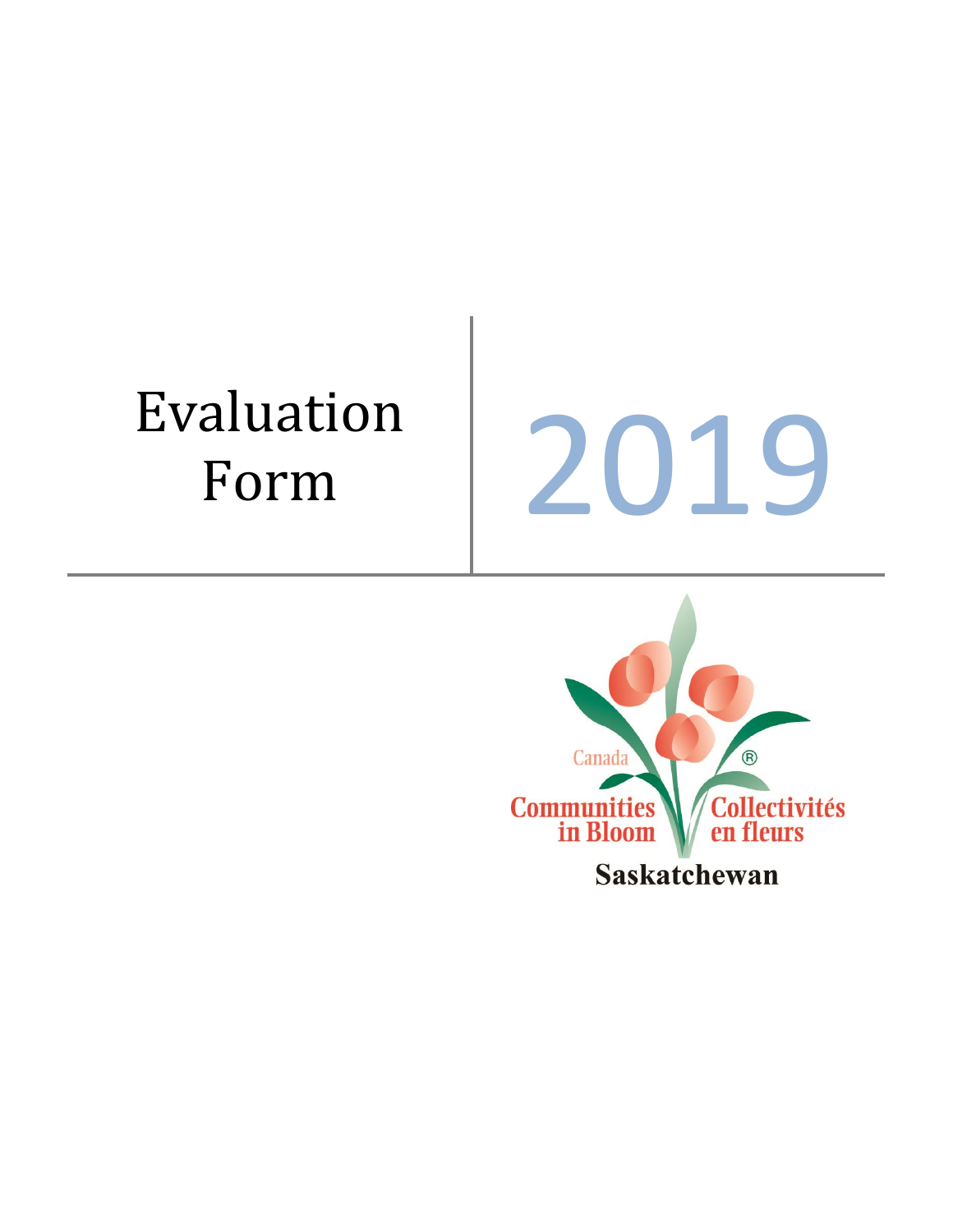Program Disclaimer

SPRA staff, volunteer judges and all personnel associated with Communities in Bloom (CiB) will not be held liable for any observations, suggestions, or recommendations made in this Evaluation Document or at any time during the delivery of the CiB program including any resulting activity or events related to participation in the CiB program.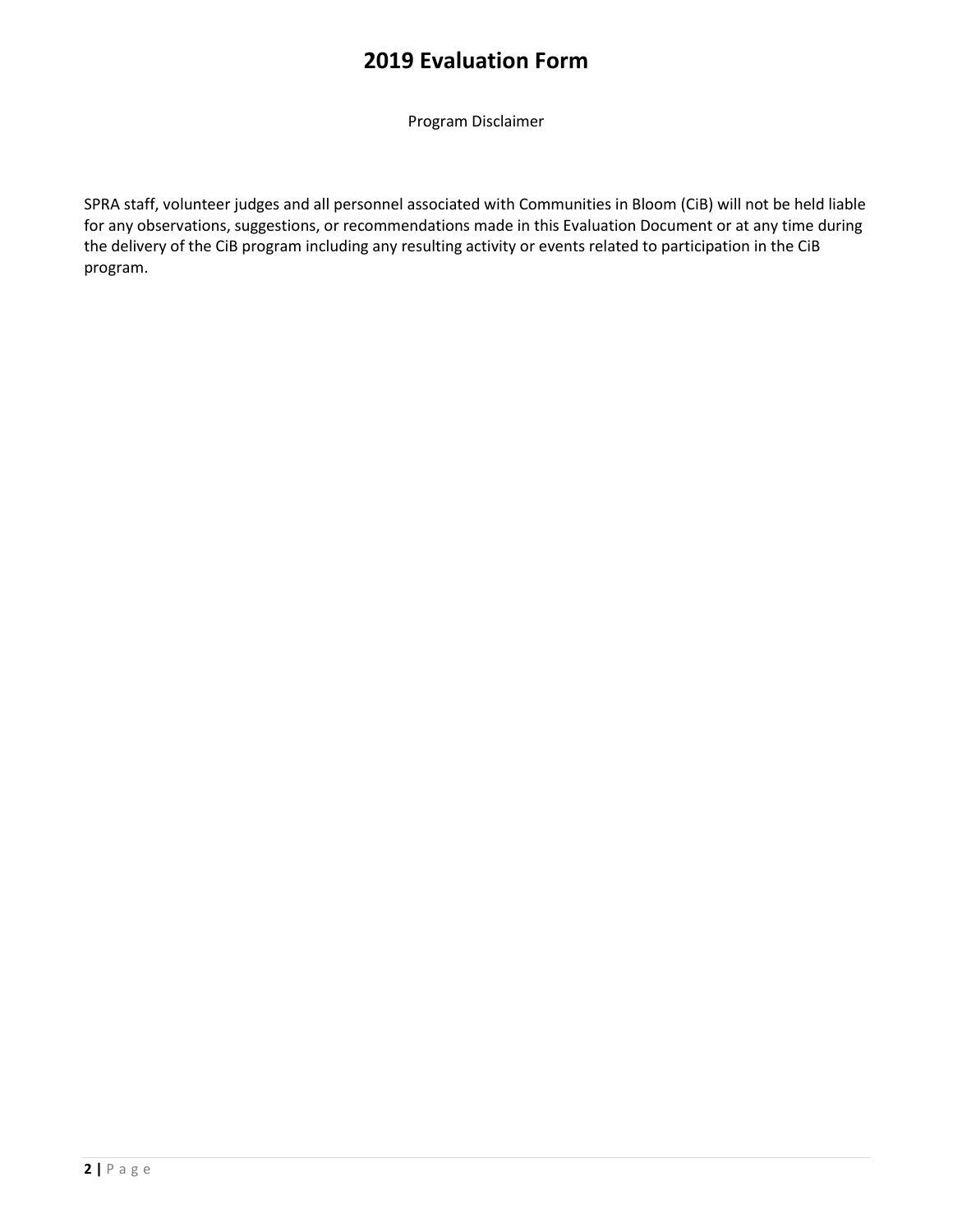|                                                                                                                                            | Community:       | Wolseley             |        |   |         |
|--------------------------------------------------------------------------------------------------------------------------------------------|------------------|----------------------|--------|---|---------|
| Canada<br><b>Communities</b><br><b>Collectivités</b>                                                                                       | <b>Province:</b> | <b>Saskatchewan</b>  |        |   |         |
| in Bloom<br>en fleurs<br>Pecole, Plante and Pride<br>Chovere et expages vertices harmonie<br>Growing Together a wa une société florissante | Category:        | 501-1000 Competitive |        |   |         |
| <b>Tidiness</b>                                                                                                                            |                  |                      | 130.00 | T | 150.00  |
| <b>Environmental Action</b>                                                                                                                |                  |                      | 118.00 | T | 150.00  |
| <b>Heritage Conservation</b>                                                                                                               |                  |                      | 127.00 | T | 150.00  |
| <b>Urban Forestry</b>                                                                                                                      |                  |                      | 136.50 | T | 175.00  |
| Landscape                                                                                                                                  |                  |                      | 166.50 |   | 200.00  |
| <b>Floral Displays</b>                                                                                                                     |                  |                      | 151.50 |   | 175.00  |
|                                                                                                                                            |                  | Total                | 829.50 |   | 1000.00 |
| Percentage:                                                                                                                                | 83%              |                      |        |   |         |
| <b>Bloom rating:</b>                                                                                                                       | 5 Blooms         |                      |        |   |         |

#### **Bloom rating:**

Up to 55%: 1 bloom. 56% to 63%: 2 blooms. 64% to 72%: 3 blooms 73% to 81%: 4 blooms. >82%: 5 blooms.

#### **Mention:** Collaboration between Town Council and Volunteers

#### **Representative (s) of Community**

| Name:                      | Gerald Hill                    | Function: | Mayor                |
|----------------------------|--------------------------------|-----------|----------------------|
| Name:                      | Stephen Scriver                | Function: | Archivist/Councillor |
| Name:                      | Allan Gurtler                  | Function: | <b>CIB Volunteer</b> |
| Name:                      | Judy Lechowicz                 | Function: | CIB Volunteer        |
| Name:                      | <b>Harold and Roberta Hess</b> | Function: | CIB Volunteer        |
| <b>Judges</b><br>Name:     |                                | Name:     | Arlene Janzen        |
|                            | Cathy Joyner                   |           |                      |
| <b>Evaluation</b><br>date: | July 15, 2019                  |           |                      |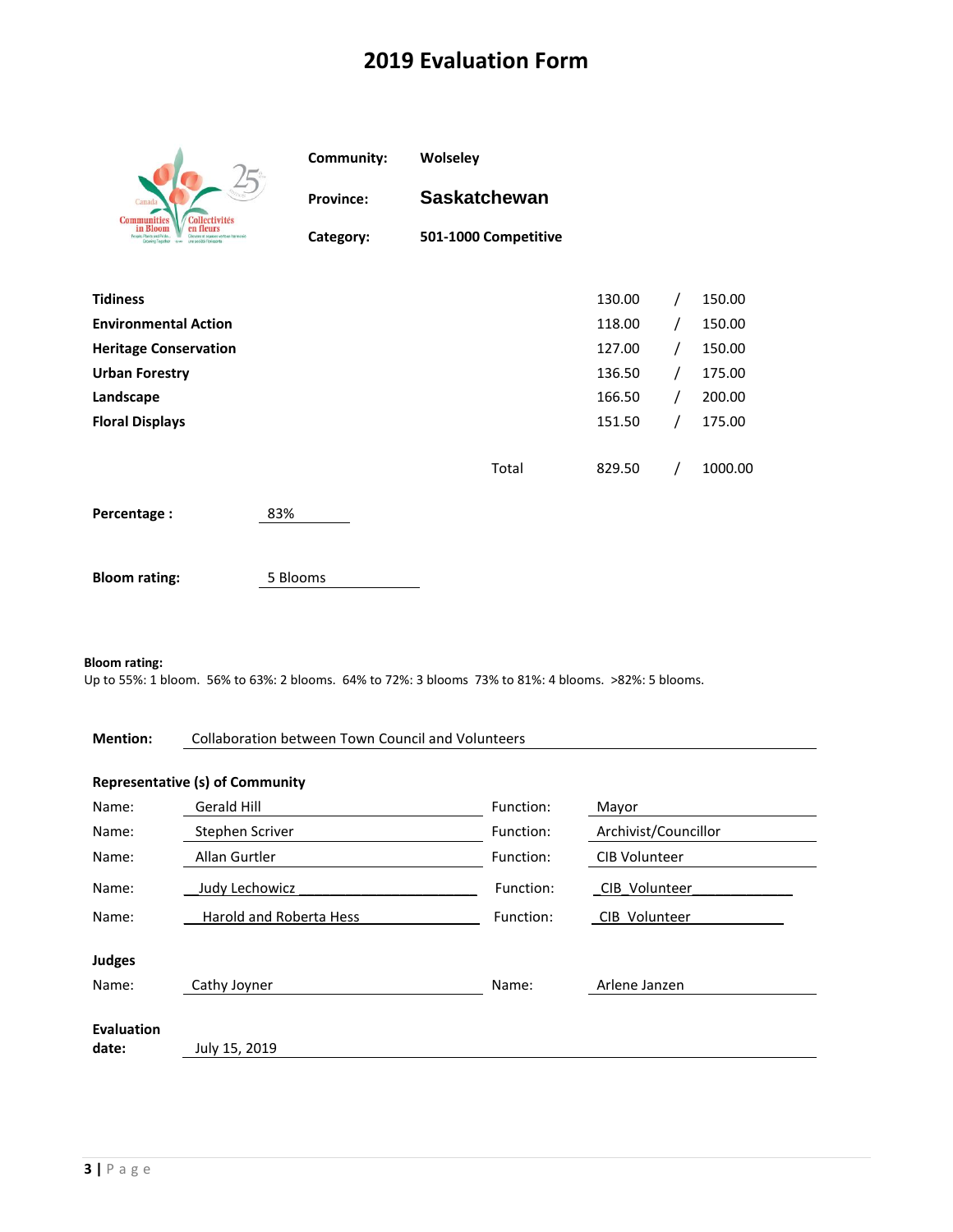#### **IMPORTANT NOTES:**

Evaluation is adjusted to the climate and environmental conditions of the community.

The score will vary from the previous year based on the facts that the evaluation form is subject to modifications each year and that the scores are based on the perception of the current judges.

#### **SECTORS OF EVALUATION**

#### **Municipal:**

- Municipal properties, parks and green spaces, streets, streetscapes
- Properties owned and run by municipality such as museums, historical sites

#### **Business and Institutions:**

Properties owned and managed by

- **Business:** commercial sector, shopping centres, commercial streets, industrial parks, manufacturing plants
- **Institutions:** schools, universities, churches, hospitals, service and community organization buildings (such as YMCA, Legion), private museums, Government and Crown Corporations buildings (such as Canada Post, provincial and federal parks, etc.)
- **Tourism bureaus and Chamber of Commerce offices**
- Farms: in rural communities, farms can be considered in this section

#### **Residential:**

- Citizens and citizen groups acting within their own properties
- Residential property owners, rate payer groups

#### **Community Involvement:**

The principle of community involvement is so fundamental to the program that it is considered in each segment of the evaluation.

- Individuals, community organizations, citizen groups (includes youth programs) all contributing to various aspects of community improvement, including municipal spaces maintained through the efforts of volunteers and community
- Organized clubs such as horticultural societies, garden clubs, community associations, school groups
- Service clubs such as Rotary, Lions, Optimist
- Participation (financial and/or in-kind or employee participation) by the municipality, businesses and institutions.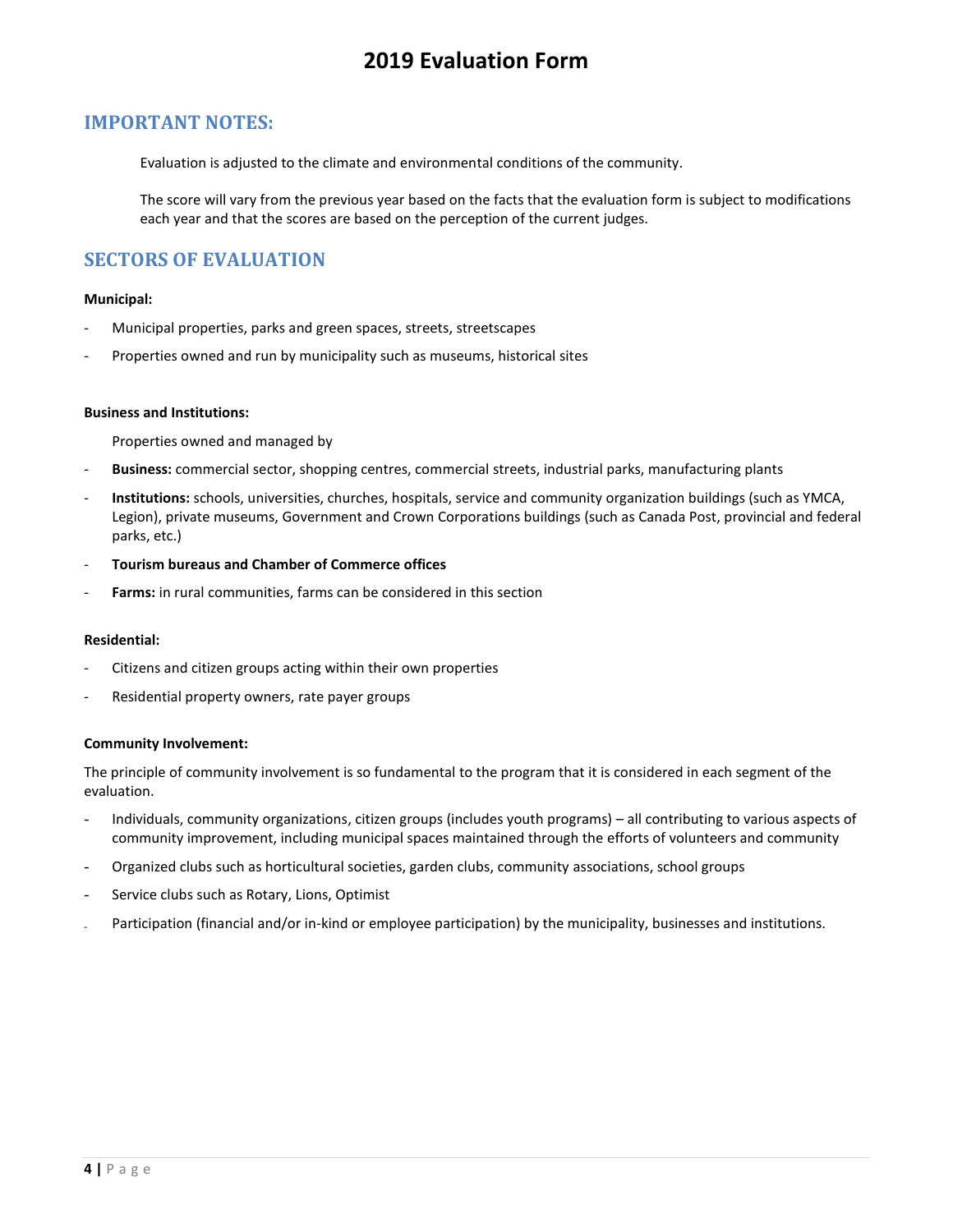# **GENERAL COMMENTS AND SUGGESTIONS**

Wolseley, "A Town Around a Lake" is a community that continues to impress with its wide mowed vistas and welcoming spirit. Wolseley covers a large area, being one square mile for the Town limits and is well and appropriately groomed. The Tourist Information Centre has a wealth of information, including maps of the various sites in the community with photos and a phone app; other historical information of the community and has informative and helpful hosts, which is great to see!

It is interesting to note that Wolseley was never a village but incorporated as a town. The Town's website has lots of great information and lovely photos. It is understandable why Harrowsmith Country Life Magazine chose Wolseley as one of Canada's 10 prettiest communities in 2000. It continues to be that pretty, if not more so.

A culture of volunteerism has been reinforced by the Town's approach to encourage citizens to take an active role in initiatives like the Main Street Program, the gazebo with its historical pictures, the Swinging Bridge donor plaque and the Adopt a bed initiative. Wolseley is also fortunate to have a very active Sea Cadets group who have contributed to a variety of activities including the Adair Creek Nature trail on the east side of the community.

Wolseley has strong visual appeal. Several highlights include the Swinging Bridge over Fairly Lake and the lovely restored Opera House.

The Wolseley Table Talkers is a great table card that provides up to date information on what is going on in the community and area and a "Quick Wolseley Fact", beautifully compiled by the local archivist. Wolseley is very fortunate!

As we work to becoming inclusive communities, it was great to see the Pride colours chalked in a crosswalk done by high school students during National Pride Week.

The proactive volunteer initiative to address the Feral Cat issue is commendable.

Wolseley continues to be a community that attracts new residents and encourages them to be involved in making the community a better place each day.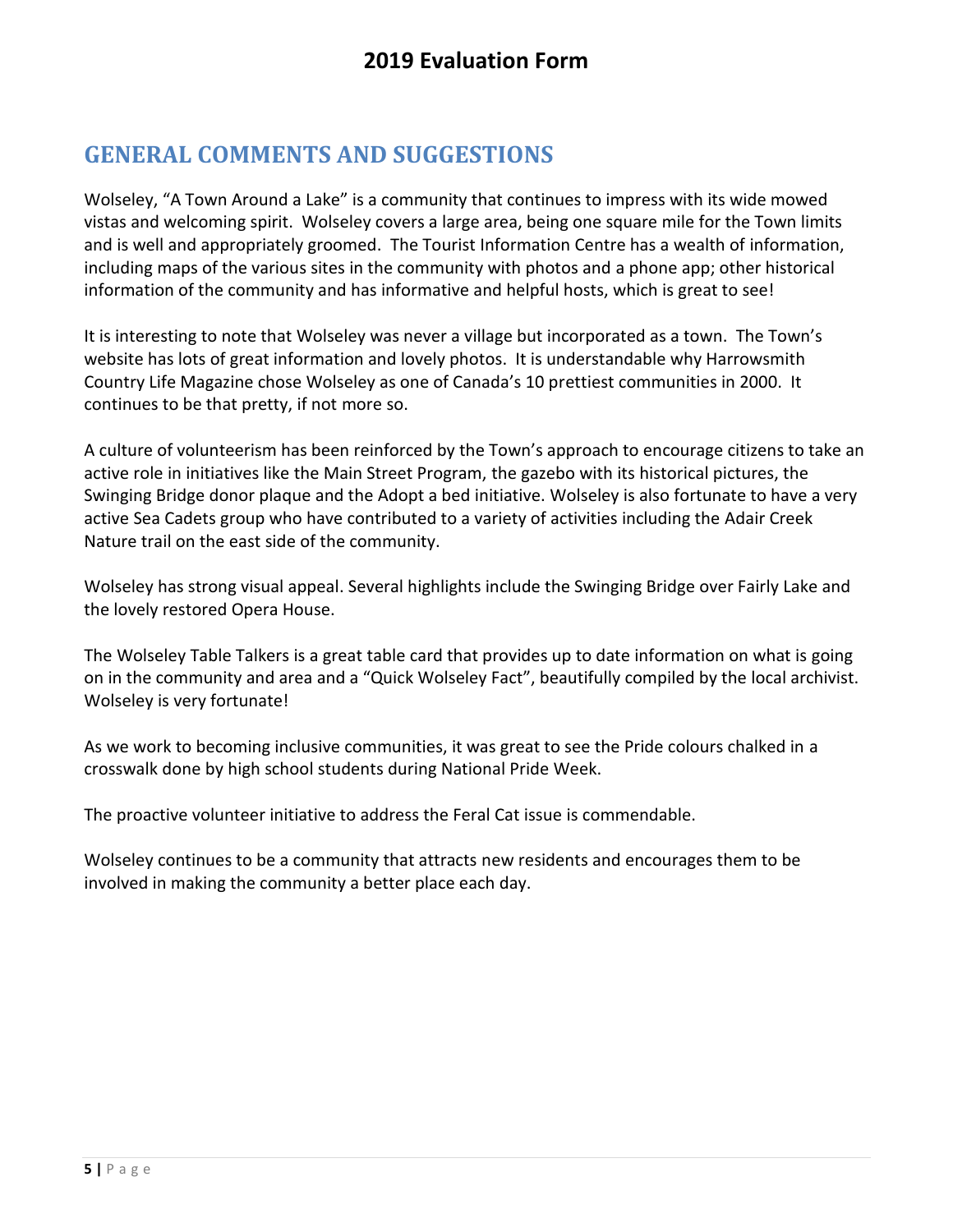#### **TIDINESS**

Tidiness includes an overall tidiness effort by the municipality, businesses, institutions and the residents throughout the community. Elements for evaluation are parks and green spaces, medians, boulevards, sidewalks, streets; municipal, commercial, institutional and residential properties; ditches, road shoulders, vacant lots, signs and buildings; weed control, litter clean-up (including cigarette butts and gum), graffiti prevention/removal and vandalism deterrent programs.

<span id="page-5-0"></span>

|                                                                                                                                                                                                                               | <b>Max</b> | <b>Actual</b> |
|-------------------------------------------------------------------------------------------------------------------------------------------------------------------------------------------------------------------------------|------------|---------------|
| <b>Municipal</b>                                                                                                                                                                                                              |            |               |
| <b>Overall Impressions</b> Tidiness, order, cleanliness and first impressions                                                                                                                                                 | 10         | 8.5           |
| <b>Anti-litter</b> Community anti-litter awareness programs                                                                                                                                                                   | 10         | 9             |
| Regulations Effective bylaws, programs and policies and enforcement; litter control, unsightly<br>private property maintenance by-laws, graffiti prevention and eradication, graffiti removal kits<br>to residents            | 10         | 8.5           |
| Cleanliness Of public green infrastructure: parks, streetscapes (sidewalks, planters, urban<br>signage and furniture such as benches, litter and recycling containers etc.)                                                   | 15         | 13            |
| <b>Municipal Properties Appearance</b> Visual appeal and condition of municipal buildings and<br>properties (including city hall grounds),                                                                                    | 15         | 13.5          |
| <b>Business &amp; Institutions</b>                                                                                                                                                                                            |            |               |
| <b>Overall Impressions</b> Tidiness, order and cleanliness and first impressions                                                                                                                                              | 15         | 13            |
| <b>Site Conditions</b> Condition of buildings (exterior maintenance), grounds, sidewalks and parking<br>lots                                                                                                                  | 15         | 13            |
| Furniture Appearance Condition of urban furniture: benches, litter and recycling containers                                                                                                                                   | 5          | 3.5           |
| <b>Residential</b>                                                                                                                                                                                                            |            |               |
| <b>Overall Impressions</b> Tidiness, order and cleanliness                                                                                                                                                                    | 20         | 17.5          |
| Property Conditions Condition of buildings, grounds and yards                                                                                                                                                                 | 15         | 13            |
| <b>Community Involvement</b>                                                                                                                                                                                                  |            |               |
| Public Participation In community, neighbourhood or individual street tidiness, clean-up<br>programs, activities and annual maintenance (including promotion, organization, innovations<br>involving youth and seniors, etc.) | 10         | 9             |
| <b>Community Support</b> Financial and/or in-kind or participation by the municipality, businesses<br>and institutions for community clean-up programs                                                                        | 10         | 8.5           |
| <b>Tidiness Total</b>                                                                                                                                                                                                         | 150.00     | 130.00        |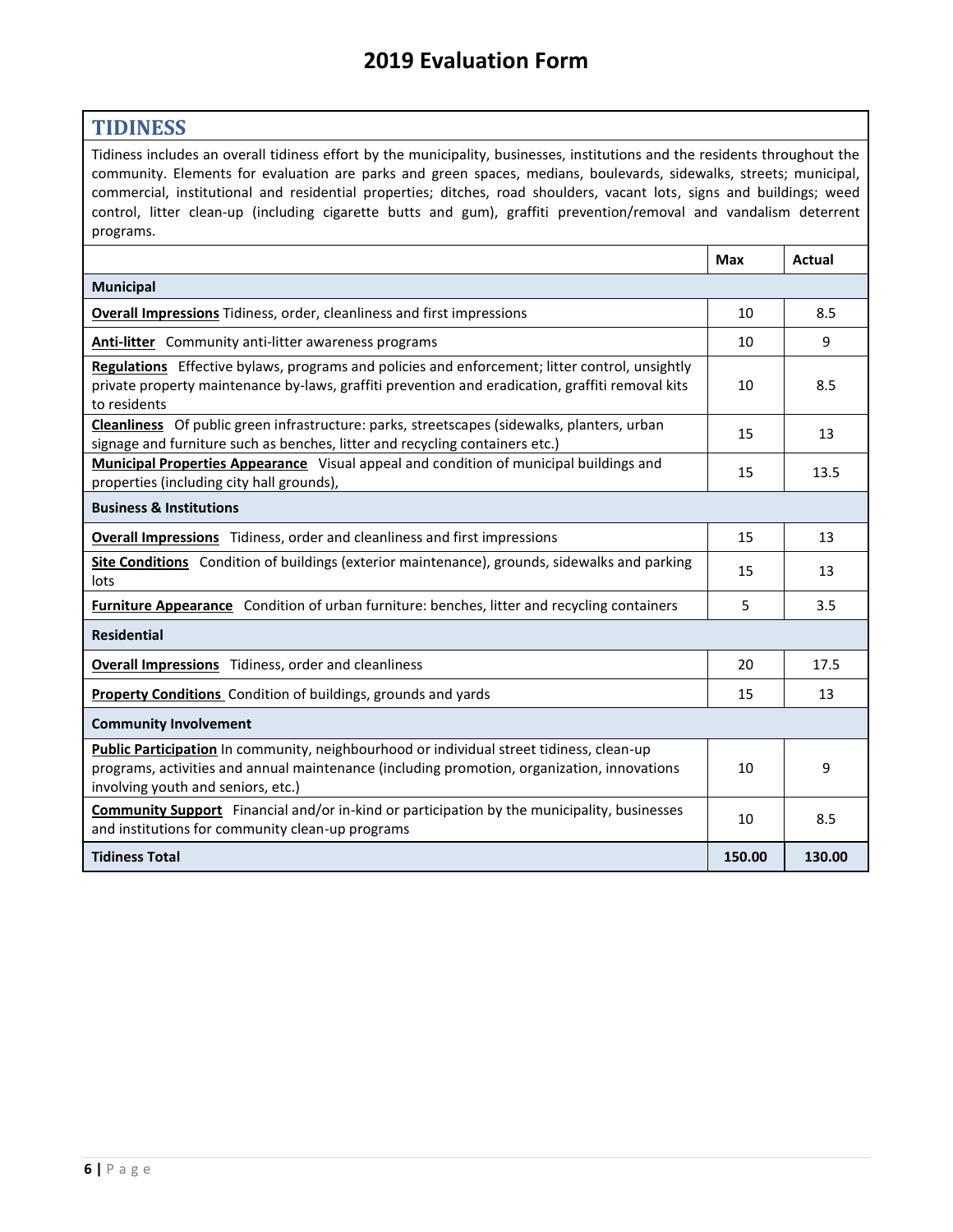## **TIDINESS**

#### **Observations:**

The first impression of Wolseley is a town that is very neat, clean and tidy. There was no litter or graffiti observed on the tour.

Lawn care and maintenance is a huge endeavor and public lawns within town limits and at the 3 cemeteries were mowed and trimmed with a minimal amount of weeds being present. It is commendable that the town has four full time Public Works staff hired. Volunteers do a significant amount of mowing and string trimming including a very well manicured cemetery, the golf course, back lanes and public spaces that public works employees did not have time to attend. It is great to see such commitment by residents to make their community a great place to live. Most private properties were well mowed and maintained with the typical exception of a few lots that needed some tender loving care.

Sidewalk and street paving has been a priority for the town given the expertise they have on staff and they have concrete plans to replace and upgrade any deteriorating sidewalks and streets. Back alleys are the responsibility of citizens to maintain and we observed many that were well maintained and a few that were neglected.

Most tables and benches installed by the town were in good condition. There were wooden benches near the senior's home where there was a risk of slivers.

The Town Councils are to be applauded for passing bylaws that relate to Economic Development and maintenance of properties. Nuisance Bylaw, 2005 is in place as is a Dog and Cat Bylaw. The enforcement of these bylaws is sometimes lacking and could have stronger implications if not abided by. The effectiveness of any bylaw, based on its' purpose and intended result, is the willingness of Town citizens to abide by it and the ability to enforce it. Given this, the majority of private properties are well maintained. Some absentee landlord properties have been neglected.

The Government of Saskatchewan's Main Street Program was vital in contributing to the exterior condition of businesses being well preserved and maintained. It was and is a significant boon to the preservation of your history and making your downtown appear so alive and inviting.

With the recent rains in the area the main streets were reasonably clean. There were weeds in the sidewalks and in the curb areas. There were some litter barrels and a few containers for animal waste disposal.

Overall impressions of the community is that it is well maintained and has lots of community involvement to make the public and private spaces neat and to ensure they are kept that way.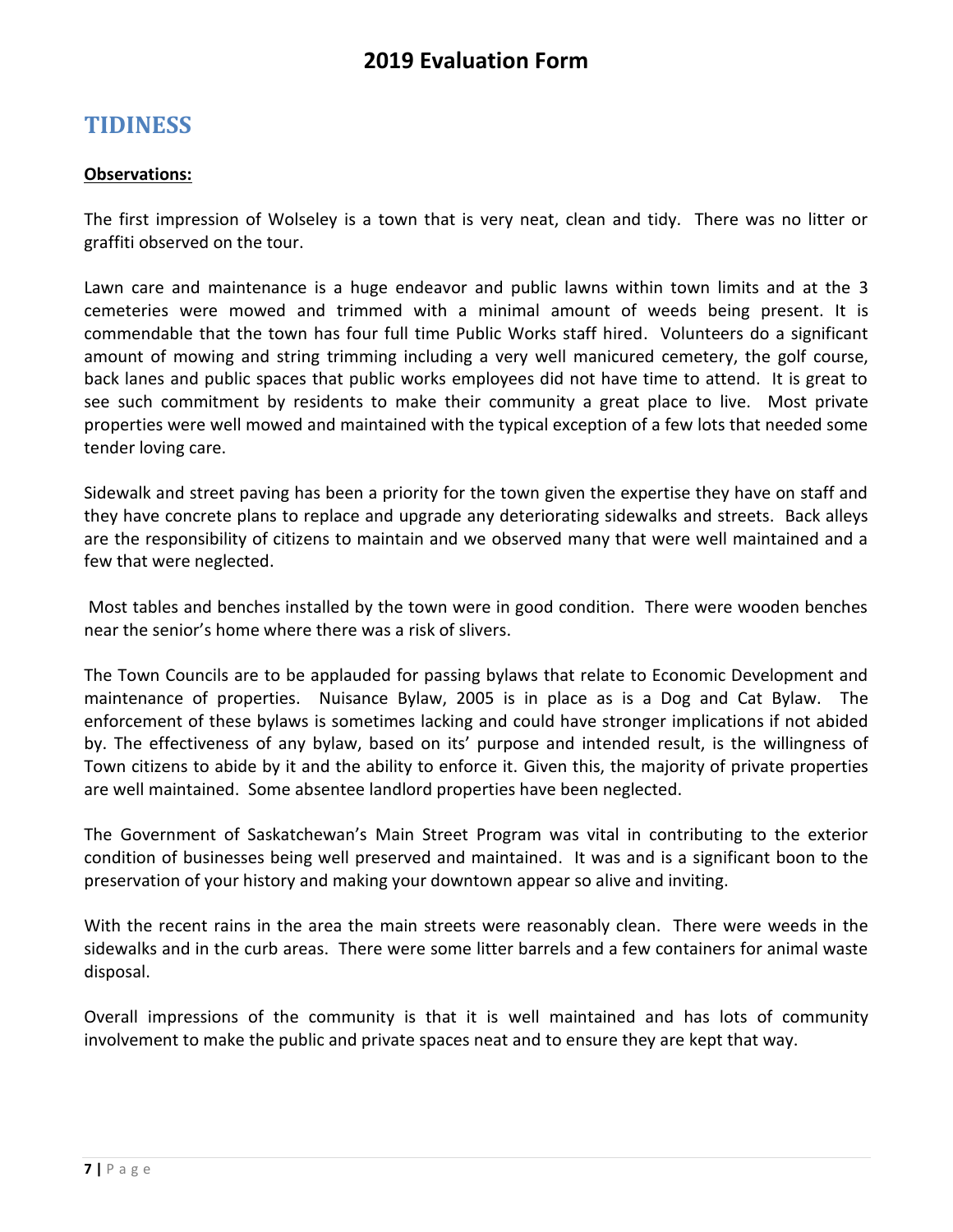#### **Recommendations:**

Weed control appears to be adequate in most areas. There were a few areas of weeds in sidewalks and curb areas. The Town may wish to consider a second more targeted weed spraying application in problem areas and consider a more regular street sweeping program to help reduce the accumulation of weeds and dust. Continue with your street and sidewalk improvement program.

To help remediate problem properties consider a minimum maintenance bylaw.

The wooden benches on municipal properties, including playgrounds and along walkways should be reviewed for maintenance requirements and sanded/stained/painted as necessary to continue to be useful and inviting.

To help involve businesses in clean up days, consider getting the businesses to sponsor the provision of gloves or other necessary items, ensuring that they receive the appropriate recognition for their contributions.

The Town Council recognizes the concern with the closed, privately owned three bay service station site near the golf course. Continue to encourage development and revitalization of this site since it is a detraction to the rest of the community and especially given the proximity to the lovely golf course.

The green wall/living fence at the back of the downtown hardware store is a great example of what other businesses could do to their fenced areas to make the area more attractive. This would be a good example for the industrial area businesses that have a difficult time making an area look tidy.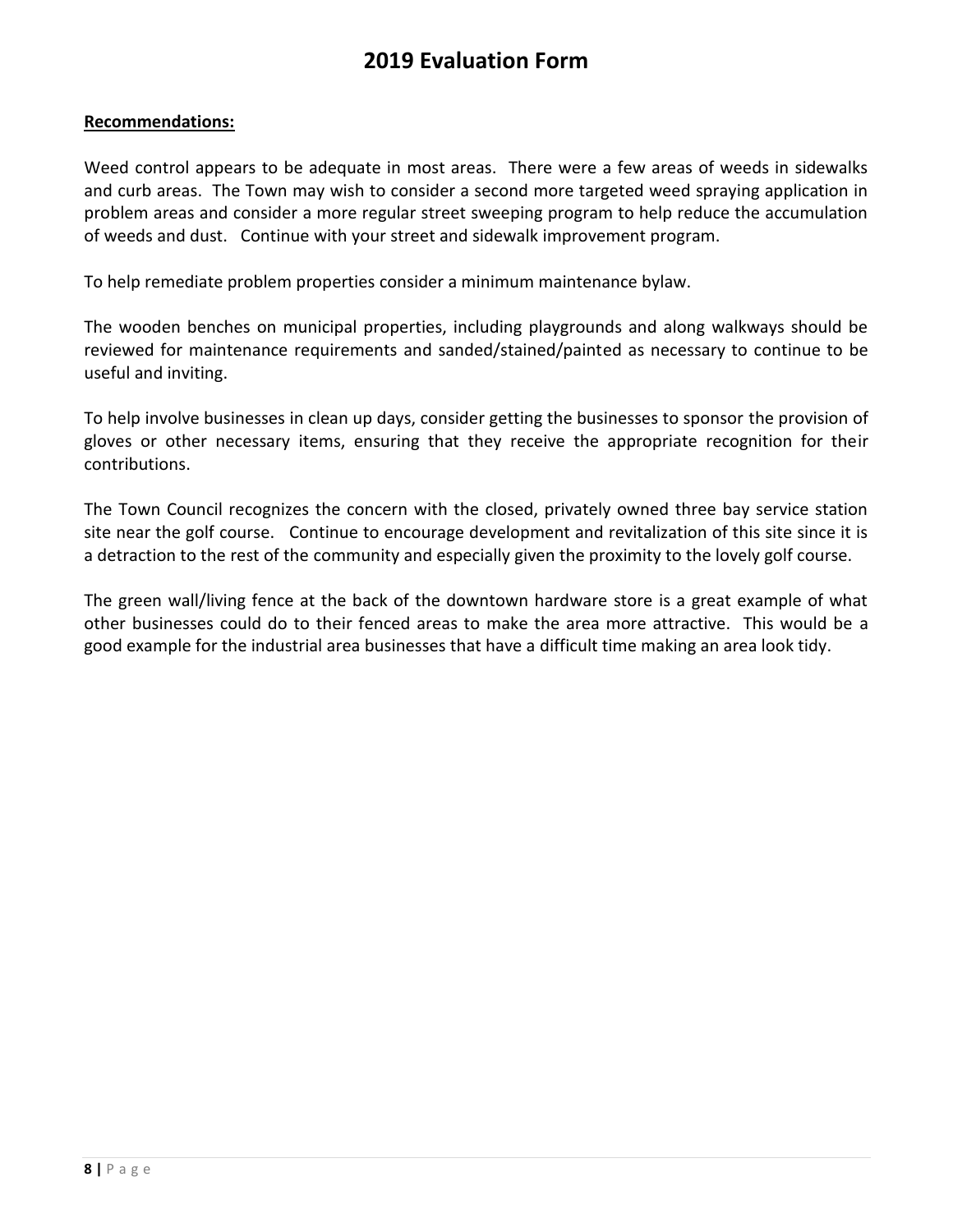#### **ENVIRONMENTAL ACTION**

Environmental action pertains to the impact of human activities on the environment and the subsequent efforts and achievements of the community with respect to: policies, by-laws, programs and best practices for waste reduction and landfill diversion, composting sites, landfill sites, hazardous waste collections, water conservation, energy conservation, and environmental stewardship activities under the guiding principles of sustainable development pertaining to green spaces.

<span id="page-8-1"></span><span id="page-8-0"></span>

|                                                                                                                                                                                                                                                                                                                                                                                                                                                                                                                                                                                   | <b>Max</b> | <b>Actual</b> |
|-----------------------------------------------------------------------------------------------------------------------------------------------------------------------------------------------------------------------------------------------------------------------------------------------------------------------------------------------------------------------------------------------------------------------------------------------------------------------------------------------------------------------------------------------------------------------------------|------------|---------------|
| <b>Municipal</b>                                                                                                                                                                                                                                                                                                                                                                                                                                                                                                                                                                  |            |               |
| Sustainable Development Strategies Policies, programs, guidelines, long-term planning/vision;<br>effective bylaws/policies and their enforcement; and public education programs and activities                                                                                                                                                                                                                                                                                                                                                                                    | 20         | 14            |
| Waste Reduction Reduction of waste going to landfill and results (3-R: reduce, reuse and recycle),<br>municipal composting programs, including activities such as composting sites, yard waste<br>collections, mulching of wood debris (Christmas trees, hedge trimmings, etc.) & reclamation of cut<br>trees. Handling of hazardous waste including e-waste collection and reuse of compost material.                                                                                                                                                                            | 20         | 16.5          |
| Water Conservation Use-reduction programs such as promotions, efficient irrigation, use of non-<br>potable water, water restriction policies                                                                                                                                                                                                                                                                                                                                                                                                                                      | 15         | 11.5          |
| Energy Conservation Programs such as alternate forms of energy (ex. geothermal, biomass, wind,<br>solar) and initiatives such as: energy-efficient appliances, shielding for night skies, efficient street<br>lighting                                                                                                                                                                                                                                                                                                                                                            | 15         | 12            |
| <b>Environmental Initiatives, Innovations and Actions</b><br>- Development and expansion of sustainable mobility and active transportation network such as<br>bike lanes and multi-used pathways;<br>- Horticultural practices such as green roofs, green walls, green lanes, living fences, buffer zones;<br>re-use of sites; engineered wetlands, bio-swales, permeable surfaces and rain water management<br>- Brownfield redevelopment, remediation, land reclamation<br>- Air quality programs such as anti-idling, reduction of greenhouse gas emission (carbon reduction). | 10         | 8             |
| <b>Business &amp; Institutions</b>                                                                                                                                                                                                                                                                                                                                                                                                                                                                                                                                                |            |               |
| Participation in The Environmental Effort Waste management (reduce, reuse and recycle), water<br>conservation, energy conservation, brownfield management                                                                                                                                                                                                                                                                                                                                                                                                                         | 10         | 8             |
| Corporate Environmental Action Innovation/stewardship, initiatives, activities (for example:<br>environmental clean-up activities)                                                                                                                                                                                                                                                                                                                                                                                                                                                | 10         | 8             |
| <b>Residential</b>                                                                                                                                                                                                                                                                                                                                                                                                                                                                                                                                                                |            |               |
| Participation in Environmental Initiatives 3-R (reduce, reuse and recycle), composting                                                                                                                                                                                                                                                                                                                                                                                                                                                                                            | 10         | 8             |
| Water Conservation Practices such as water use reduction, rainwater collection and rain gardens                                                                                                                                                                                                                                                                                                                                                                                                                                                                                   | 15         | 11            |
| <b>Community Involvement</b>                                                                                                                                                                                                                                                                                                                                                                                                                                                                                                                                                      |            |               |
| Public Participation - Civil Action Participation in public forums and policy development on<br>environmental issues                                                                                                                                                                                                                                                                                                                                                                                                                                                              | 5          | 4             |
| Public Participation in Activities Community (including children/youth), neighbourhood or<br>individual street environmental activities and programs (including promotion, organization and<br>evidence of taking ownership, etc.)                                                                                                                                                                                                                                                                                                                                                | 10         | 8.5           |
| <b>Community Support</b> Financial and/or in-kind or participation by the municipality, businesses and<br>institutions in public environmental activities and programs                                                                                                                                                                                                                                                                                                                                                                                                            | 10         | 8.5           |
| <b>Environmental Action Total</b>                                                                                                                                                                                                                                                                                                                                                                                                                                                                                                                                                 | 150.00     | 118.00        |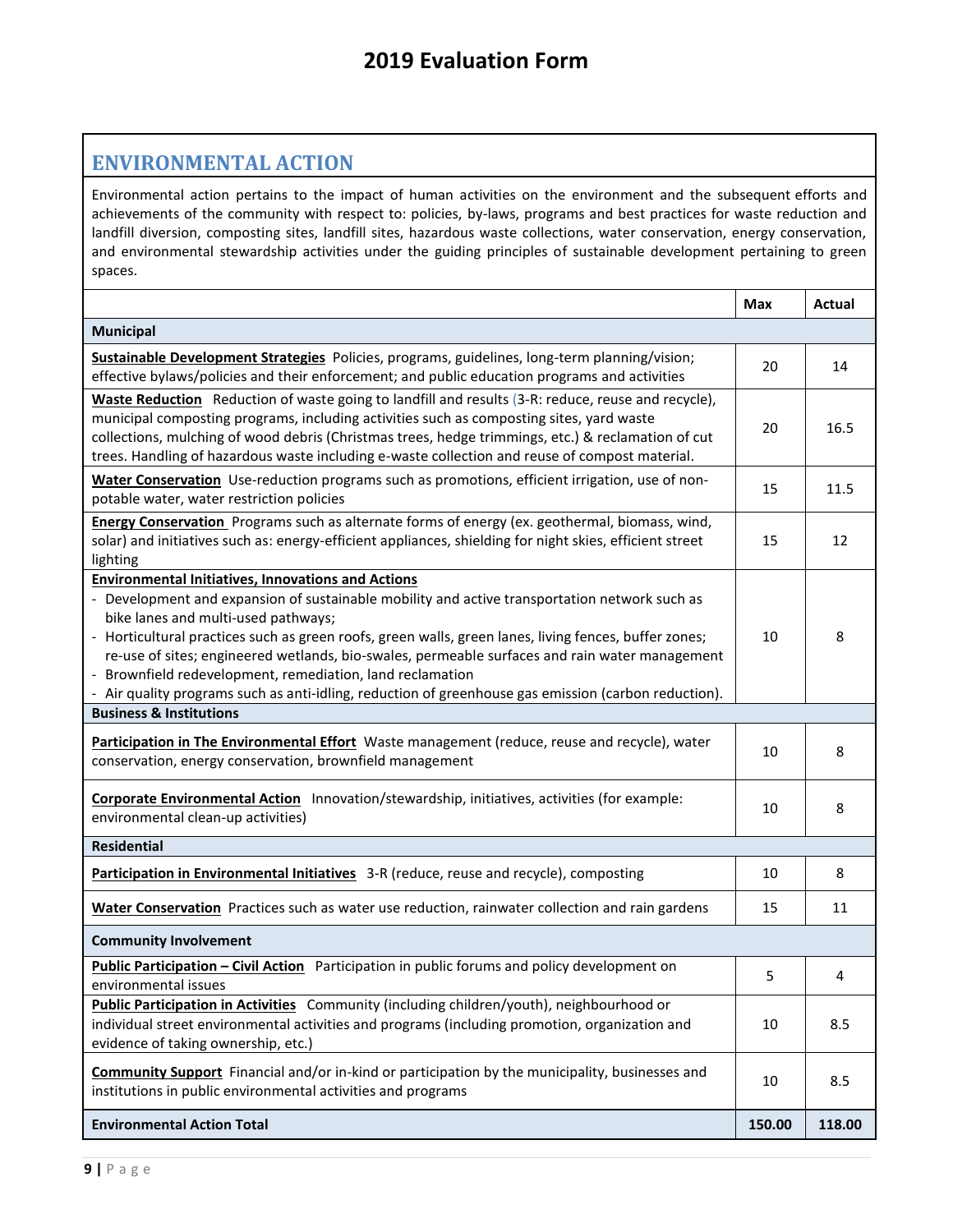# **ENVIRONMENTAL ACTION**

#### **Observations:**

The Town Council has recognized the need for bylaws regarding solar and geothermal energy and in October 2018 passed a bylaw to regulate and control solar and geothermal energy systems to ensure the welfare and safety of all citizens. This does not prohibit these alternative systems but recognizes the need for safety and types of systems that should be installed and so that neighbours can still enjoy their own property.

Thank you to Town Council for the concern regarding waste and recycling and agreeing to a contract with Loraas to provide waste bins and recycling bins. The bins were noted throughout the community with door to door pick up every other week of the appropriate bins. Overall community members are supportive of and contributing to recycling, helping to reduce the amount of waste that goes to the landfill, thus extending its' lifespan. Recycling bins were not very noticeable in the active play spaces including playgrounds.

Energy efficient lighting has been installed in the Sportsplex to help reduce energy costs. The Town Public Works has also installed variable speed motors at the water plant, which they have found has significant energy savings. The Town Council believes in providing education to its' employees and have two licenced personnel for the Water Treatment Plant and two in training.

The green wall behind the hardware store is a great example of a living wall and contributes to the Town's goal of beautifying the community.

The Spillway project was a major initiative to prevent future flooding in the community. While there are bull rushes, grasses and weeds growing amongst the rocks, all are helping to stabilize the rocks of the shoreline and spillway area.

The fountain in Fairly Lake is not only is visually appealing but also provides much needed aeration.

The Town has a wood chipper which helps to reduce some of the tree materials from going to the landfill.

The Waste Collection Grounds had appropriate fencing, reasonably organized, with clearly signed hours and fee schedule.

#### **Recommendations:**

It is difficult to make a waste collection area inviting but think outside the box. Consider using items that come to the waste site as containers for growing flowers and vegetables. They have the potential to provide a whimsical and useful purpose, making the site more interesting and having a beauty of its' own. Used bricks are a simple way to create a space for a flower/vegetable bed. There are many other unique items that have potential.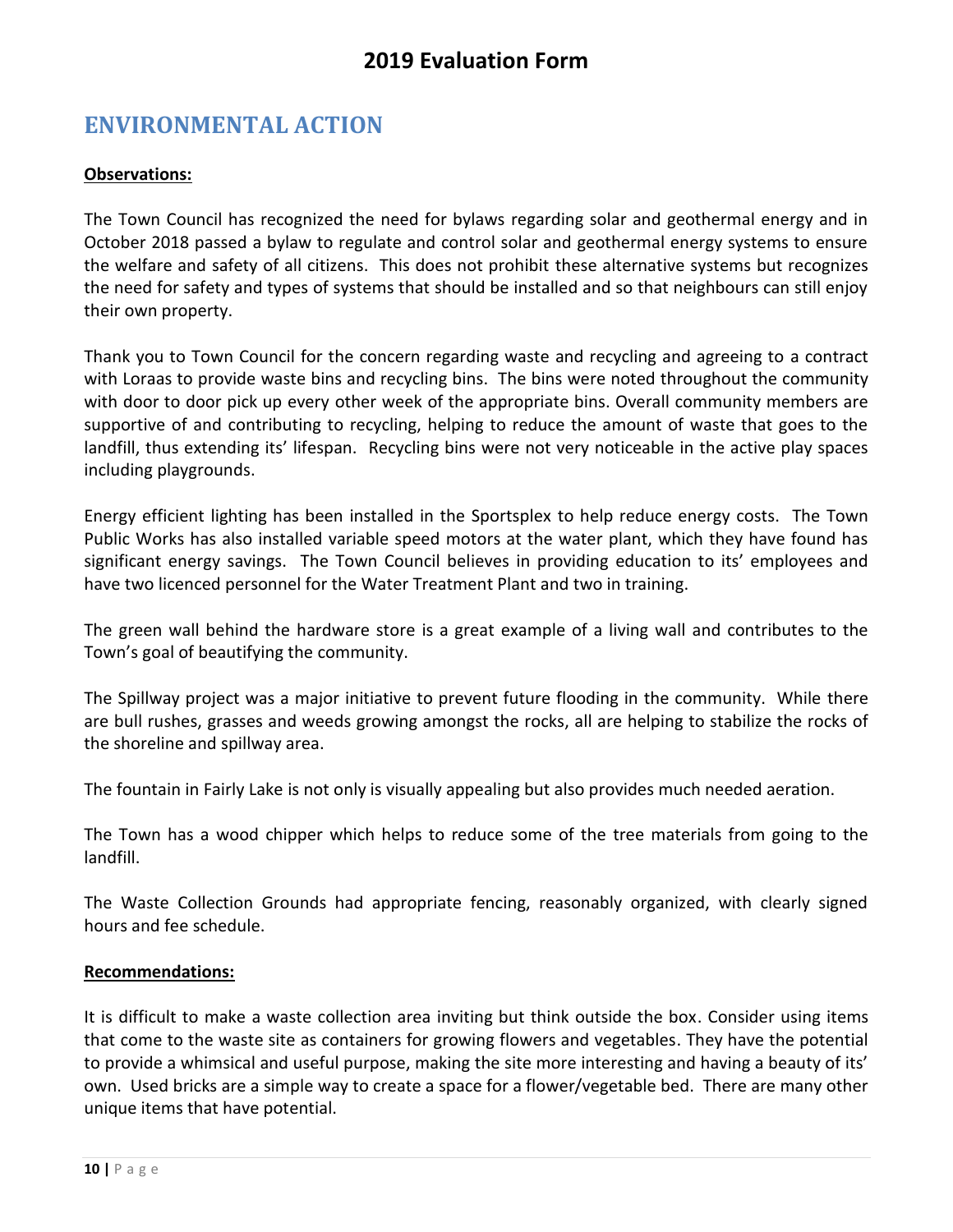Encourage composting, possibly through newsletters and other media to inform the public. Offering workshops on proper composting and the benefits of rain barrels may inspire more people to be involved in the CiB efforts. Water conservation is important, no matter how much water one may think they have currently.

Continue to install energy efficient lighting in public buildings and consider an energy efficiency audit of the publicly owned buildings and infrastructure.

The placement of more recycling bins in public spaces including playgrounds makes it easier to recycle and keeps the concept at the forefront.

Find out what the elementary and high school students are doing for environmental action and consider providing appropriate support to sustainable initiatives. A Waste Reduction Strategy Committee would benefit from youth representation.

When and where appropriate, continue using the mulch created by the wood chipper in the public spaces.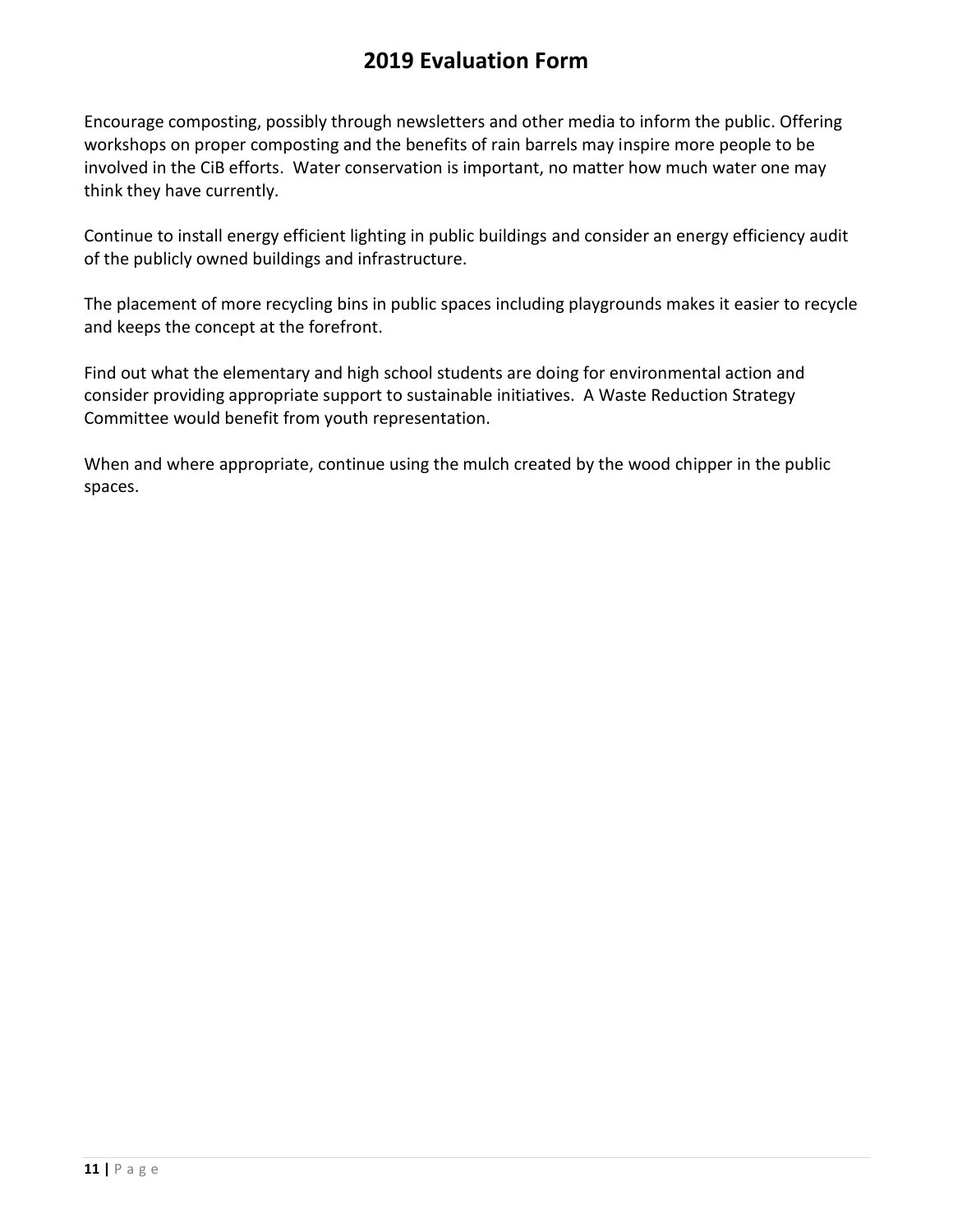#### **HERITAGE CONSERVATION**

Heritage conservation includes efforts to preserve natural and cultural heritage within the community. Preservation of natural heritage pertains to policies, plans and actions concerning all elements of biodiversity including flora and fauna ecosystems and associated geological structures and formations. Cultural conservation refers to the heritage that helps define the community including the legacy of tangible (built/hard assets) elements such as heritage buildings, monuments, memorials, cemeteries, artifacts, museums and intangible elements such as traditions, customs, festivals and celebrations. The participation of groups such as historical societies and conservation groups is considered.

<span id="page-11-0"></span>

|                                                                                                                                                                                                                                                                                                                                                               | <b>Max</b> | Actual |  |
|---------------------------------------------------------------------------------------------------------------------------------------------------------------------------------------------------------------------------------------------------------------------------------------------------------------------------------------------------------------|------------|--------|--|
| Municipal                                                                                                                                                                                                                                                                                                                                                     |            |        |  |
| <b>Natural Heritage Plans</b> Management and preservation policies, plans programs and<br>initiatives: including eco systems, eco parks, trail networks, grasslands, naturalization,<br>wetlands, urban agriculture/farming, wildlife, protection of sensitive habitats, species at risk<br>and support for at risk pollinators.                              | 20         | 18     |  |
| Natural Heritage Promotion Management and promotion of natural heritage (through<br>communications, information and support programs, economic development/tourism)<br>including activities and programs (year-round) for education and use of natural heritage sites<br>(including trail networks) for and by the public.                                    | 15         | 12     |  |
| <b>Cultural Heritage Plans</b> Policies, by-laws, plans and preservation initiatives for heritage<br>buildings, cemeteries, artefacts, museums, monuments, heritage trees and gardens, including<br>their integration with streetscapes and landscape                                                                                                         | 15         | 13.5   |  |
| <b>Cultural Heritage Activities</b> Initiatives throughout the year including festivals and<br>celebrations along with preservation of traditions and customs                                                                                                                                                                                                 | 15         | 12     |  |
| <b>Business &amp; Institutions</b>                                                                                                                                                                                                                                                                                                                            |            |        |  |
| <b>Natural Heritage Assets</b> Conservation, restoration and integration of natural heritage,<br>including eco parks, conservation areas, trails, heritage gardens, trees and landscapes.                                                                                                                                                                     | 10         | 8      |  |
| <b>Cultural Heritage Assets</b> Conservation, restoration and reuse of heritage buildings and<br>artefacts including their integration with the built/hard streetscapes and green landscapes                                                                                                                                                                  | 10         | 8.5    |  |
| <b>Residential</b>                                                                                                                                                                                                                                                                                                                                            |            |        |  |
| <b>Cultural Heritage Initiatives</b> Conservation/restoration and reuse of heritage buildings and<br>artefacts on residential lands                                                                                                                                                                                                                           | 10         | 8.5    |  |
| <b>Community Involvement</b>                                                                                                                                                                                                                                                                                                                                  |            |        |  |
| <b>Natural Heritage Public Participation</b> Participation in community (including children/youth),<br>neighbourhood or individual natural heritage programs and initiatives including developing<br>policies and plans, site improvements (including trails, eco parks, reforestation and<br>management, maintenance, conservation and education initiatives | 20         | 17.5   |  |
| Natural Heritage - Community Support Financial and/or in-kind or participation by the<br>municipality, businesses and institutions (including environmental groups) in community-<br>initiated natural heritage activities and programs                                                                                                                       | 10         | 8      |  |
| <b>Cultural Heritage - Public Participation</b> Participation in community (including<br>children/youth), neighbourhood or individual cultural heritage programs including year-round<br>heritage community events/activities, festivals and celebrations along with preservation of<br>traditions and customs                                                | 15         | 12.5   |  |
| <b>Cultural Heritage - Community Support</b> Financial and/or in-kind or participation by the<br>municipality, businesses and institutions (including historical societies) in community-initiated<br>cultural heritage activities and programs.                                                                                                              | 10         | 8.5    |  |
| <b>Heritage Conservation Total</b>                                                                                                                                                                                                                                                                                                                            | 150.00     | 127.00 |  |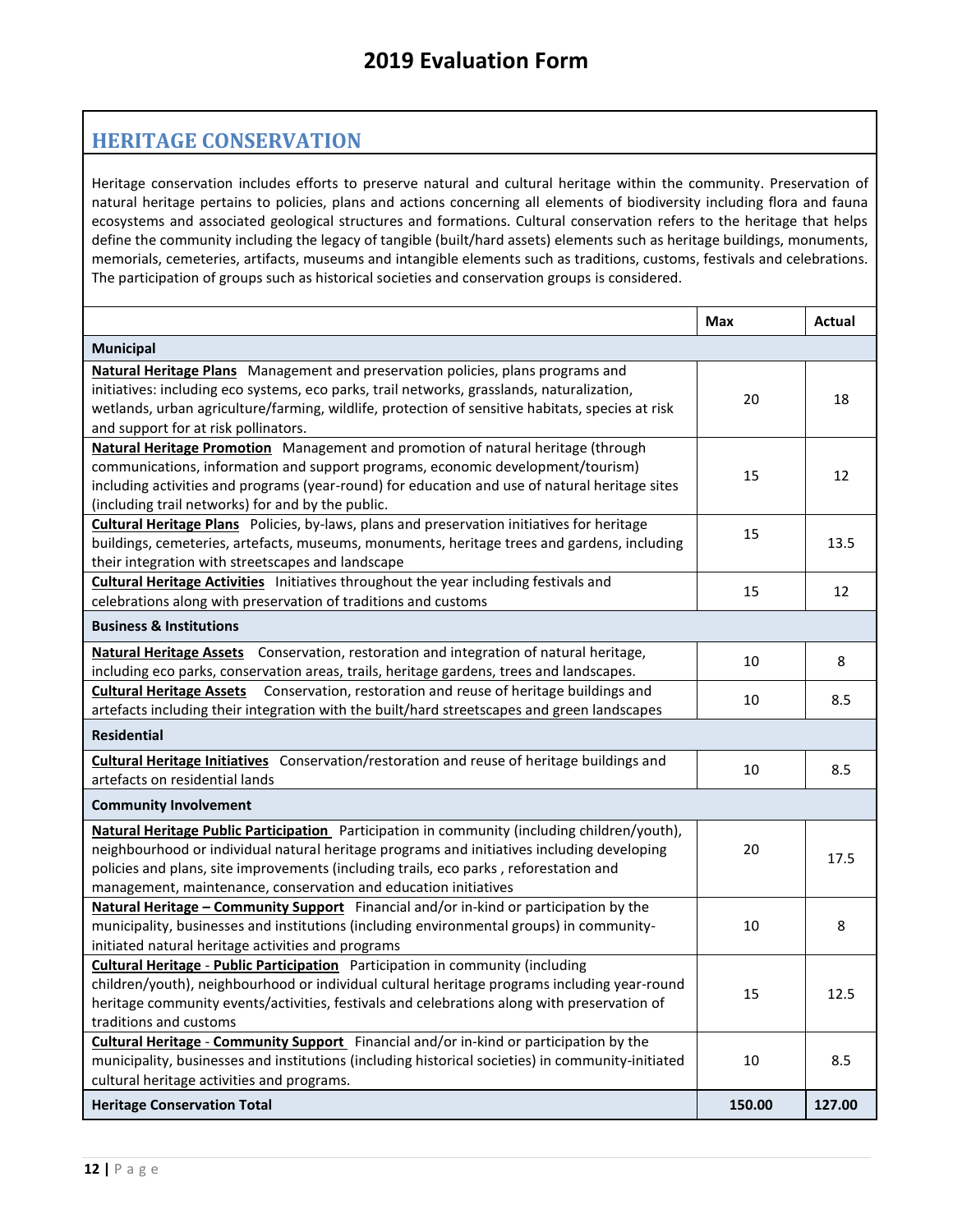# **HERITAGE CONSERVATION**

#### **Observations:**

Wolseley has been blessed with a committed group of volunteers and that includes the Wolseley Heritage Foundation who initiated the plaque for the swinging bridge.

The Opera Hall is an absolute treasure to the community. It is a well maintained and beautiful building inside and out that is used by the community. The kitchen is very industrial and functional and it is noteworthy to see this facility used for a wide variety of functions. Holding a Cooking Program in the fall is an excellent idea. Even the vintage lighting in the bathrooms adds to the appeal of this facility as does the beautiful light fixtures in the main hall.

The donor plaque for the current swinging bridge being placed on the footings of the previous bridge shows the attention to detail and importance given to heritage conservation by the Town.

The cenotaph is very tactfully done and the sidewalk that was redone four years ago is attractive and accessible for people with disabilities. It is an ideal location for a Remembrance Day tribute.

The Town Council passed a bylaw to include municipal designated private properties and a resident has had their residence designated as such, meeting the requirements of the bylaw. This recognizes the commitment by the Town Council to retain valuable historical buildings in Wolseley.

The new location of the gazebo close to the courthouse was an excellent decision. The old pictures in the gazebo capture and depict the history of this community for tourists. Having the gazebo built by a volunteer initiative is just one more example of the excellent job Wolseley has done to engage and utilize volunteers.

The Adair Walking trail, created by the local Sea Cadet group and other volunteers, with the bird houses and signage along the trail is a significant asset to the community. The natural growth around the Lake edge near the Seniors' Centre, continues to invite birds for everyone's pleasure. Working in collaboration with Fort Qu'Appelle, Qu'Appelle and Indian Head Communities in Bloom, a commemorative tree was planted, being an Ohio Buckeye, in the Memorial Tree Garden.

The Town has repurposed and maintained many of the old historical buildings including the Ferley Block, many downtown businesses and the Opera Hall. The Main Street provincial grant along with the commitment of the Town and its citizens contributed to the refurbishment of a number of the downtown buildings and the remaking of Main Street as vital and inviting.

The Micro Museum on Front Street is a creative and effective use of space, bringing history to the passerby, making history a part of every day life. For Wolseley bringing the museum to the people through micro museums is an effective way of keeping history alive.

All three cemeteries are well maintained, the grass was mowed, including between the headstones. The map at St Anne's cemetery is excellent and exemplary.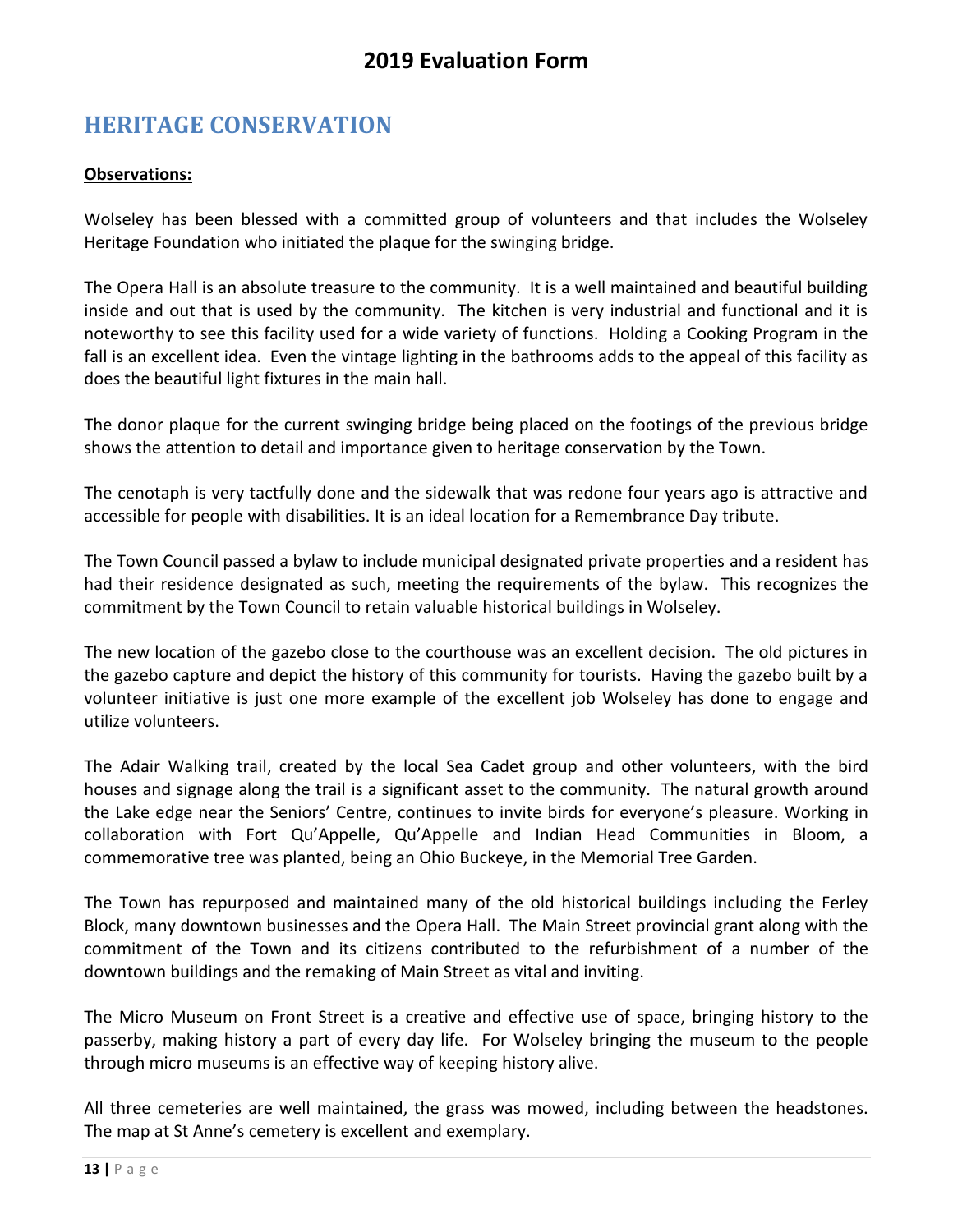Thank you to the local archivist for creating the weekly Wolseley Table Talker cards that include a quick historical fact on Wolseley and area.

Wolseley has lots of cultural activity including a drive-in theatre that is still very much used, incorporating as much as possible the systems that were original to it. The elementary school has a Christmas concert and the local drama troupe provides live theatre entertainment. The Lions Surf and Turf is the community's major fundraiser. Thank you again to the local archivist for making himself available for tours of public historical buildings. He has a vast knowledge of Wolseley's history and knows how to make it interesting and bring it alive. He has created interesting cards to advertise this and placed them in locations throughout the community.

#### **Recommendations:**

The Court House in Wolseley has an interesting history and the exterior has been well restored. The basement, a former prison cell, is reasonably clean but the whole interior, would benefit from further upgrading and maintenance and could become suitable for many other purposes including meeting rooms for a variety of organizations. It already has a fire sprinkler system that is inspected regularly.

Wolseley already has a self guided Heritage Tour brochure that was created in 2004. It has lovely pencilled depictions of the buildings along with a map and locations of the various historical buildings including a short history of each building. Please ensure these brochures are at the Tourist Information Centre and at other public meeting places such as restaurants. This brochure may require some updating. Along with this consider reinstating the historical home tour.

The cemetery map at St. Anne's Cemetery is an example for all communities. Consider installing a map at the Town Cemetery similar to the one at St Anne's since they are invaluable resources to evening and weekend visitors.

Your local archivist has a significant amount of your community's history and you are fortunate to have someone with his capabilities and willingness to share. It is important that this information is retained in a safe and retrievable manner, retaining its' authenticity.

To help reduce the amount of weed whipping around headstones, for the future, consider using a row of concrete in which headstones are placed. This should reduce the amount of weed whipping required and amount of time spent in maintaining a cemetery.

The historical pictures inside the gazebo are lacking dates and photo credits should be recognized, if known.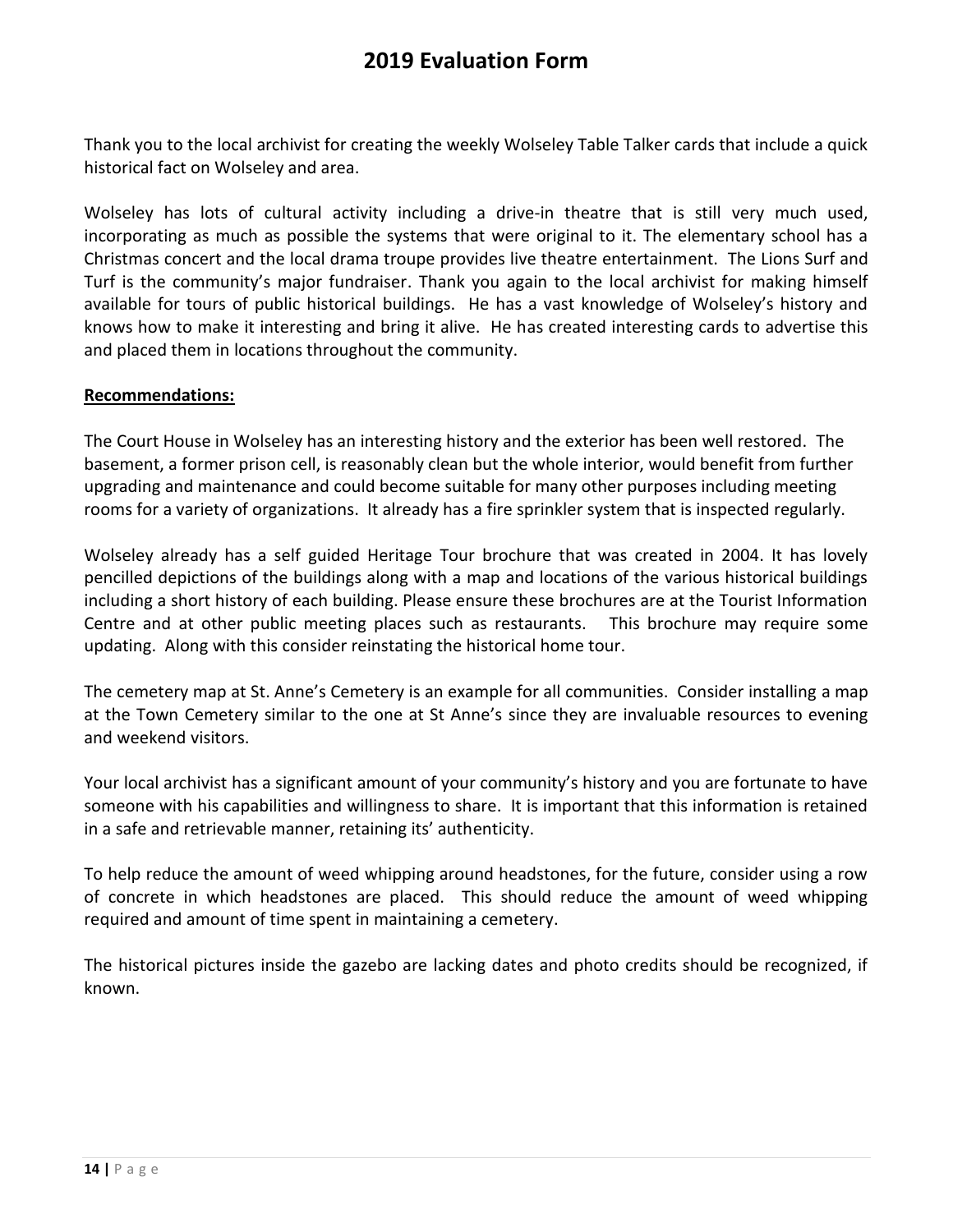#### **URBAN FORESTRY**

Urban forestry includes the efforts of the municipality, businesses, institutions and residents with regards to written policies, by-laws, standards for tree management (selection, planting, and maintenance), long and short-term management plans, tree replacement policies, pollinator-friendly tree selection, tree inventory, and Integrated Pest Management (IPM), heritage, memorial and commemorative trees.

<span id="page-14-1"></span><span id="page-14-0"></span>

|                                                                                                                                                                                                                                                                                                     | Max    | <b>Actual</b> |
|-----------------------------------------------------------------------------------------------------------------------------------------------------------------------------------------------------------------------------------------------------------------------------------------------------|--------|---------------|
| <b>Municipal</b>                                                                                                                                                                                                                                                                                    |        |               |
| <b>Overall Impression</b> Overall impact, benefit and first impression of the urban forest                                                                                                                                                                                                          | 10     | 8             |
| Strategic Plans Policies, regulations and tree by-laws, tree protection and planting on public<br>and private lands                                                                                                                                                                                 | 15     | 11            |
| Urban Forestry Plan Plan, design and inventory management including integration with<br>overall green infrastructure landscape plan, and measures to preserve, protect, manage and<br>expand overall tree inventory, including woodlots                                                             | 20     | 14            |
| Plan of Action Procurement, species diversity (including native trees), selection of hardy and<br>pollinator habitat tree species, recommended tree list and tree planting standards.                                                                                                               | 10     | 8.5           |
| Integrated Pest Management (IPM) / Plant HealthCare (PHC): plan of action for invasive pest<br>detection and control, information on current infestations and diseases                                                                                                                              | 10     | 8.5           |
| <b>Public Information Programs</b> Provides information on good planting techniques, best<br>practices and maintenance programs                                                                                                                                                                     | 15     | 10            |
| Maintenance Quality Best practices with demonstrated results                                                                                                                                                                                                                                        | 10     | 8             |
| <b>Qualified Resources</b> Qualified personnel (including seasonal staff and/or qualified experienced<br>contractors) and/or in place training programs                                                                                                                                             | 5      | 4             |
| <b>Business &amp; Institutions</b>                                                                                                                                                                                                                                                                  |        |               |
| Tree inventory Contribution to expanding overall tree inventory, with consideration of design<br>and diversity including native and hardy species of trees, on properties owned by businesses<br>and institutions.                                                                                  | 15     | 11            |
| Maintenance Quality Programs, best practices with demonstrated results: watering, pruning,<br><b>IPM</b>                                                                                                                                                                                            | 10     | 7.5           |
| <b>Residential</b>                                                                                                                                                                                                                                                                                  |        |               |
| Tree Planting Contribution to expanding overall tree inventory, with consideration of design<br>and diversity including native and hardy species of trees on residential properties                                                                                                                 | 15     | 13            |
| Maintenance Quality Best practices with demonstrated results                                                                                                                                                                                                                                        | 10     | 8             |
| <b>Community Involvement</b>                                                                                                                                                                                                                                                                        |        |               |
| Public Participation Participation (including children/youth) in tree planting and conservation<br>programs such as Green Streets Canada, Arbor Day, Maple Leaf Day, and other tree planting<br>and maintenance programs and activities on public lands (including promotion, organization<br>etc.) |        | 16.5          |
| <b>Community Support</b> Financial and/or in-kind or participation or promotion by the<br>municipality, businesses and institutions for community tree planting and conservation<br>programs on public lands                                                                                        | 10     | 8.5           |
| <b>Urban Forestry Total</b>                                                                                                                                                                                                                                                                         | 175.00 | 136.50        |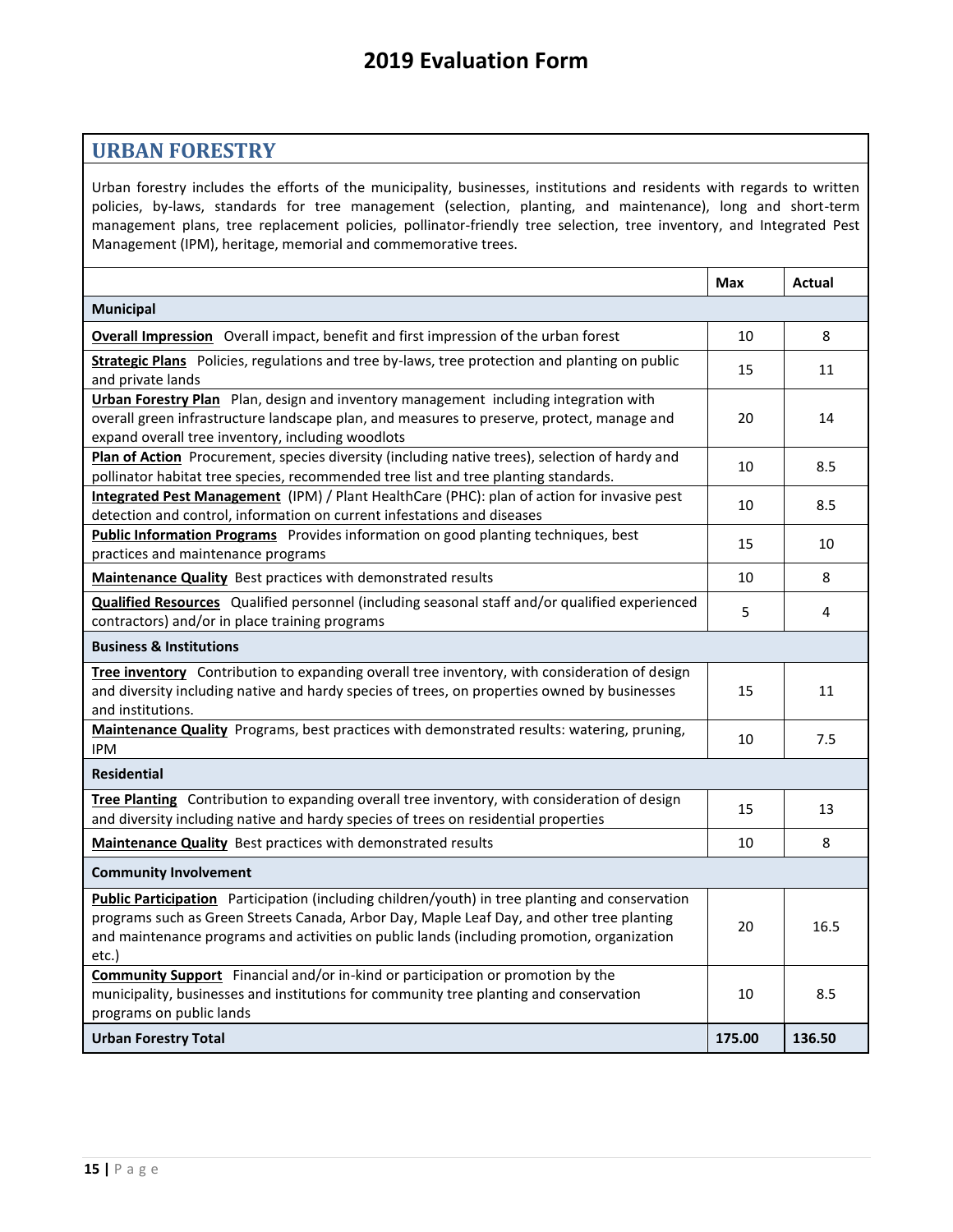## **URBAN FORESTRY**

#### **Observations:**

The Memorial Tree Park is an excellent initiative by several volunteers, of which the Town should be proud. The plan that was shared with us is well thought out having a diversity of trees is an example that the Town can utilize in public and residential areas. This initiative reforests an area devastated by flooding with diverse plantings.

The Town is aware of and addressing Dutch Elm Disease within the community. It is also aware of the Emerald Ash borer and the potential impact on local ash trees. Having a tree disease expert visit the community once per year is very beneficial and will contribute to the long term health of your tree canopy.

Planting an Ohio Buckeye as a memorial tree in the Memorial Tree Garden, is a further example of diversification and an excellent tree choice. It is also a great example of communities working together (i.e. the Communities in Bloom committees of Fort Qu'Appelle, Qu'Appelle, Indian Head and Wolseley).

Investment in a tree chipper was a smart investment and the use of mulch around trees particularly at the Court House was noted. Encourage the Town to continue using mulch and keeping the mulch away from the base of trees as they have already demonstrated.

#### **Recommendations:**

While Wolseley's trees are mainly healthy it was noted that some pruning and clean-up is required to maintain the health of trees long term. It is suggested the CIB Committee offer, in collaboration with the Town, a tree pruning and maintenance workshop. Andrew Exelby, of the SPRA is a good resource.

You may wish to consider removing the tree stump outside the town office or it could be reconfigured into an art piece.

Wolseley has a mature, diverse collection of trees with several locations of more recent plantings. It is recommended from a long term planning perspective that the Town develop an inventory of its trees and develop a plan for public and residential areas to achieve a balance of old and new trees while maintaining the diversity of plantings.

Low profile plaques would be beneficial at the Memorial Tree Park in that they could also be informative in providing the identification of the tree.

The industrial area of Town has very few trees and would benefit from more trees being planted including a combination of fast growing and more slow maturing trees.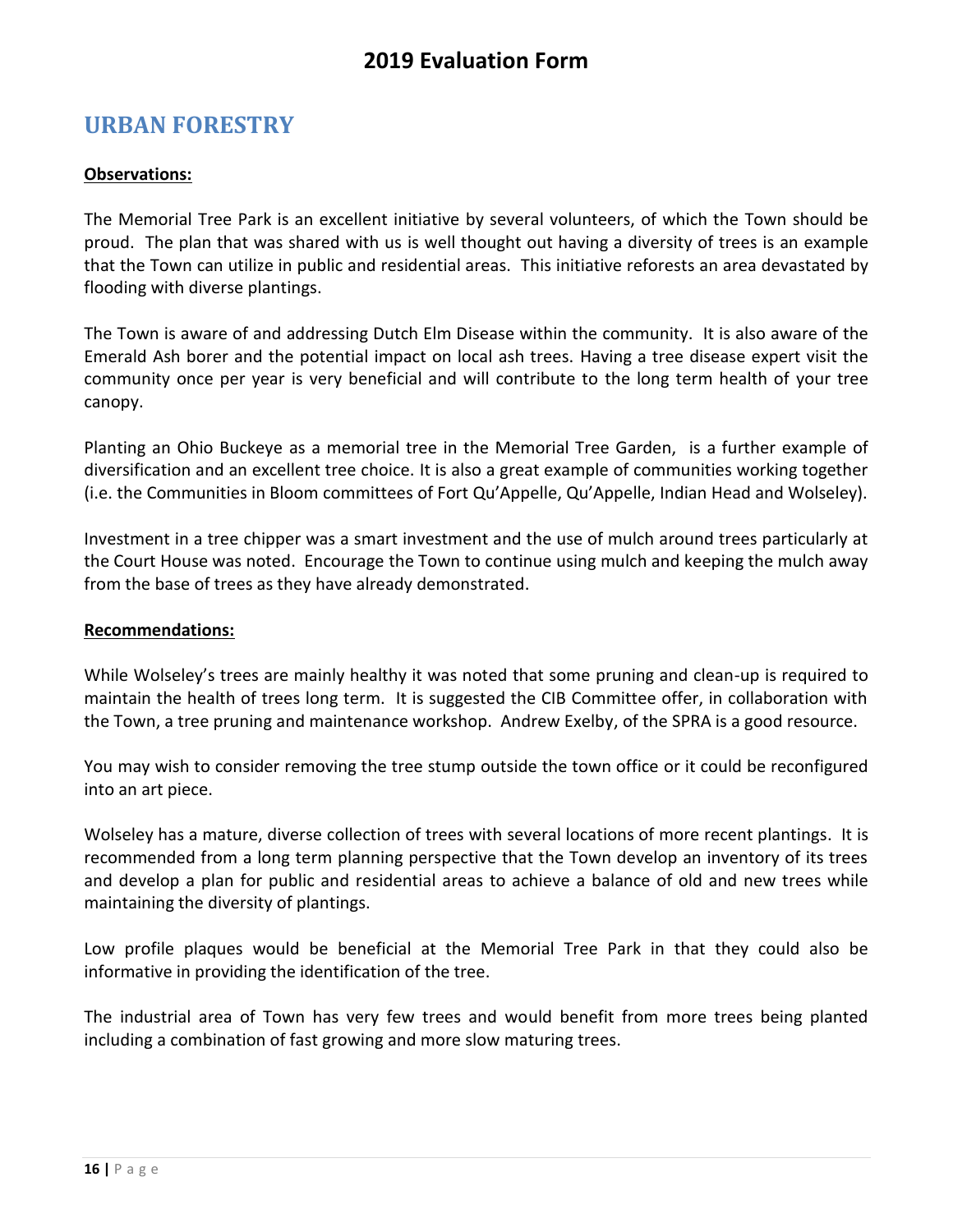#### **LANDSCAPE**

Landscape includes planning, design, construction and maintenance of parks and green spaces suitable for the intended use and location on a year-round basis. Elements for evaluation include: native and introduced materials; balance of plants, materials and constructed elements; appropriate integration of hard surfaces and art elements, use of turf and groundcovers. Landscape design should harmonize the interests of all sectors of the community. Standards of execution and maintenance should demonstrate best practices, including quality of naturalization, use of groundcovers and wildflowers along with turf management.

<span id="page-16-1"></span><span id="page-16-0"></span>

|                                                                                                                                                                                                                                                                       | <b>Max</b> | Actual |
|-----------------------------------------------------------------------------------------------------------------------------------------------------------------------------------------------------------------------------------------------------------------------|------------|--------|
| <b>Municipal</b>                                                                                                                                                                                                                                                      |            |        |
| Gateway Impressions First impressions of the community including gateway/entrance treatments                                                                                                                                                                          | 10         | 8.5    |
| Sustainable Designs - Soft Landscape Sustainable designs (seasonally adjusted year round): energy<br>efficient, use of green materials, naturalization, xeriscaping, suitable plant varieties (including<br>pollinator friendly), traffic calming, bank stabilisation | 10         | 8.5    |
| Sustainable Designs - Hard Landscape Urban and civic design standards for streetscape and public<br>places: flags, banners, public art, fountains, site furnishings, signage, seasonal design and décor,<br>walkways and paving materials                             | 10         | 8.5    |
| <b>Landscape Plan</b> Integrated and implemented throughout the municipality                                                                                                                                                                                          | 10         | 8      |
| Turf Management Programs Integrated Pest Management (IPM), Plant Health Care (PHC),<br>alternative solutions to diseases and infestations when appropriate, increased naturalization and<br>adapted maintenance programs                                              | 10         | 9      |
| <b>Landscape Maintenance</b> Policies, Standards, Best Practices and Programs                                                                                                                                                                                         | 10         | 8.5    |
| Landscape Quality Landscape maintained to appropriate standards, specs and best practices.                                                                                                                                                                            | 5          | 4      |
| <b>Qualified Resources</b> Qualified personnel (including seasonal staff) and/or in place training<br>programs and/or qualified experienced contractors                                                                                                               | 10         | 8.5    |
| Year-round use Demonstrated year-round opportunities and programs for education and use of<br>parks and green spaces (urban agriculture, community gardens, parks and recreation programs)                                                                            | 10         | 8.5    |
| <b>Business &amp; Institutions</b>                                                                                                                                                                                                                                    |            |        |
| Sustainable Designs (Seasonally adjusted year-round): energy efficient, use of green materials,<br>naturalization, xeriscaping, alternate groundcovers, urban agriculture                                                                                             | 10         | 7.5    |
| Integrated Plan Contribution to urban & civic design and public green spaces above requirements:<br>such as public art, streetscape, site furniture, fountains & innovation in concept & design                                                                       | 15         | 13     |
| Maintenance Quality Adequate ongoing life cycle management (ongoing maintenance, ground &<br>asset management, rehabilitation & replacement) of all landscape elements                                                                                                | 10         | 8.5    |
| <b>Residential</b>                                                                                                                                                                                                                                                    |            |        |
| <b>Streetscape Appeal</b> Of landscapes (year-round, seasonal, themed)                                                                                                                                                                                                | 15         | 12.5   |
| Maintenance Quality Lawn care, trees and shrub maintenance (with demonstrated results)                                                                                                                                                                                | 15         | 12.5   |
| Plant Selection Selection of plant material (native, local, innovative, edible & pollinator friendly plants)                                                                                                                                                          | 10         | 8      |
| <b>Community Involvement</b>                                                                                                                                                                                                                                          |            |        |
| Public Participation in community programs (including children/youth) such as: urban agriculture,<br>community gardens, "yard of the week", volunteer park maintenance, holiday illumination &<br>decoration (promotion, organization, etc.)                          | 20         | 17.5   |
| Volunteer Recognition Recognition (by municipality and/or volunteer groups) of volunteer efforts<br>in all aspects of the Communities in Bloom program including activities in all evaluated criteria                                                                 | 20         | 15     |
| <b>Landscape Total</b>                                                                                                                                                                                                                                                | 200.00     | 166.50 |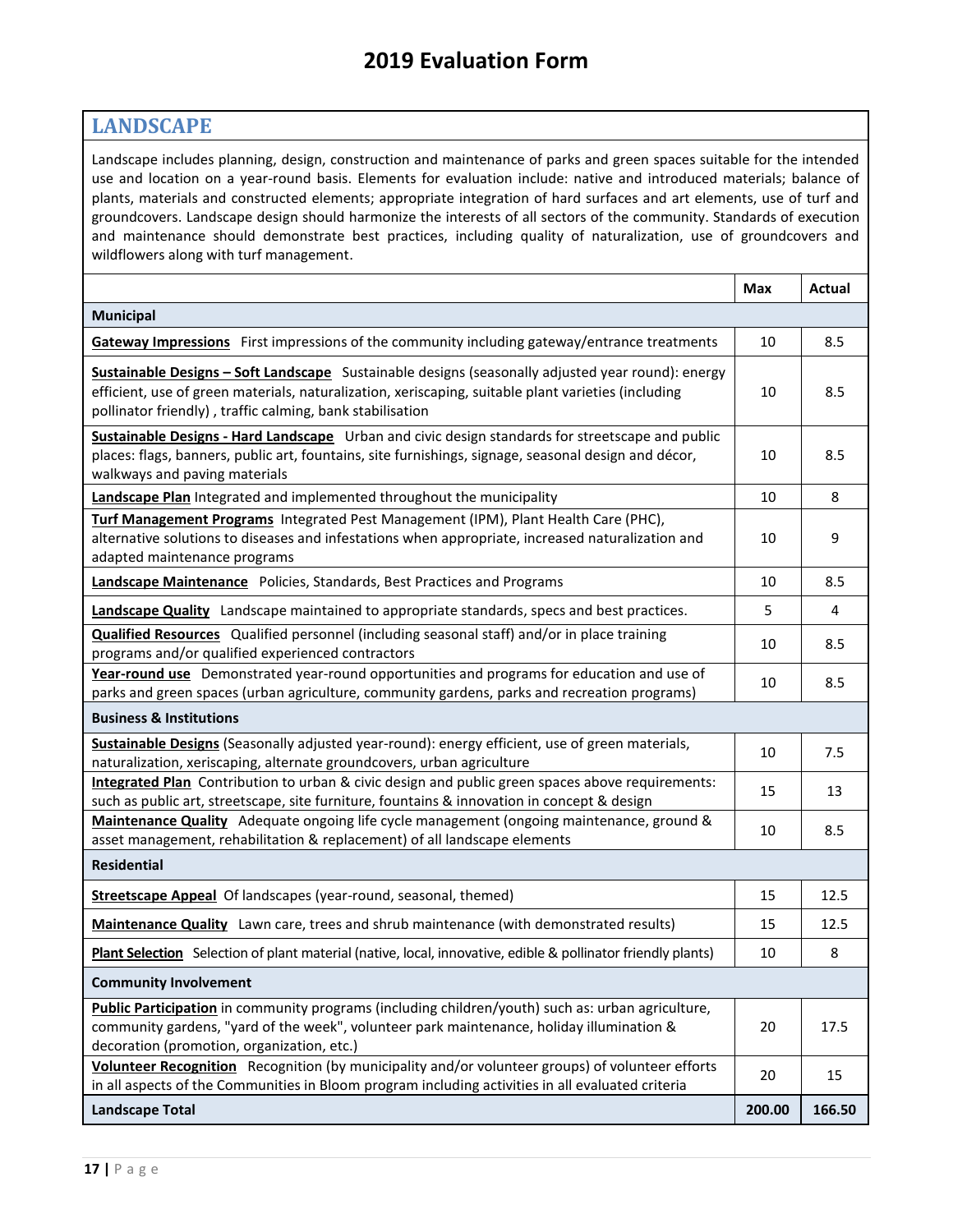# **LANDSCAPE**

#### **Observations:**

Wolseley has great community spirit and the support of many residents in making this community a beautiful place with lovely landscaping throughout the community.

The Tourist Booth at the West entrance to Wolseley offers visitors helpful information on the Town, a detailed street map which highlights tourist sites and a gazebo/picnic area to rest. It is well positioned to draw visitors in to the community since it is a distance from the highway. Signage at the entrances to town is large, visible and well maintained with one sign being lit.

The manmade Fairly Lake and the Swinging Bridge in the middle of town are two of the highlights of this community and definitely are tourist draws. The approaches to the bridge on each side are very attractive with flower baskets and planted gardens which help to showcase these community attractions. Although the lake water is not for consumption, the lake does offer a wide variety of recreational opportunities year round.

The donor plaque that is placed on the footings from the previous bridge are high quality and visible. It very effectively recognizes the contributions made to this project. We also appreciated the CIB banners on the bridge.

Landscaping at the Cenotaph is very well done. The arrangement of shrubs and rose bushes on each side of the newer walkway is well balanced. The trees and shrubs around the cenotaph create a sanctuary and welcoming feel to this area throughout the year.

The Front Street Project, which consists of a painted fenced area between two Front Street buildings has a nice variety of trees and shrubs and displays local art, making it a lovely addition to Wolseley. The Linda Gurtler Memorial Parkette is another attractive addition to Wolseley, providing softer design elements to the business area of Town. The Parkette is ideally located and offers walkers a place to sit and relax. Putting a planter where the former tree was located is a good idea.

The two Lions Parks provide playground area for children. While the park equipment is older it has been maintained. Picnic tables at the parks are in good condition. Playground equipment at the school appears to be newer and more modern.

The Splash Park is a great resource within the community and is well designed. Using sand as the base gives the Splash Park a beach feel and is easier to maintain.

The Fairy garden developed in the green space near the Court House is creative and adds an element of whimsy and surprise. Having geocache in the community also brings in visitors to appreciate the beauty of this community.

The golf course is well maintained by a group of volunteers and has a new deck and tables, appreciated by all. The Golf Club has a large donor board recognizing the many important contributions.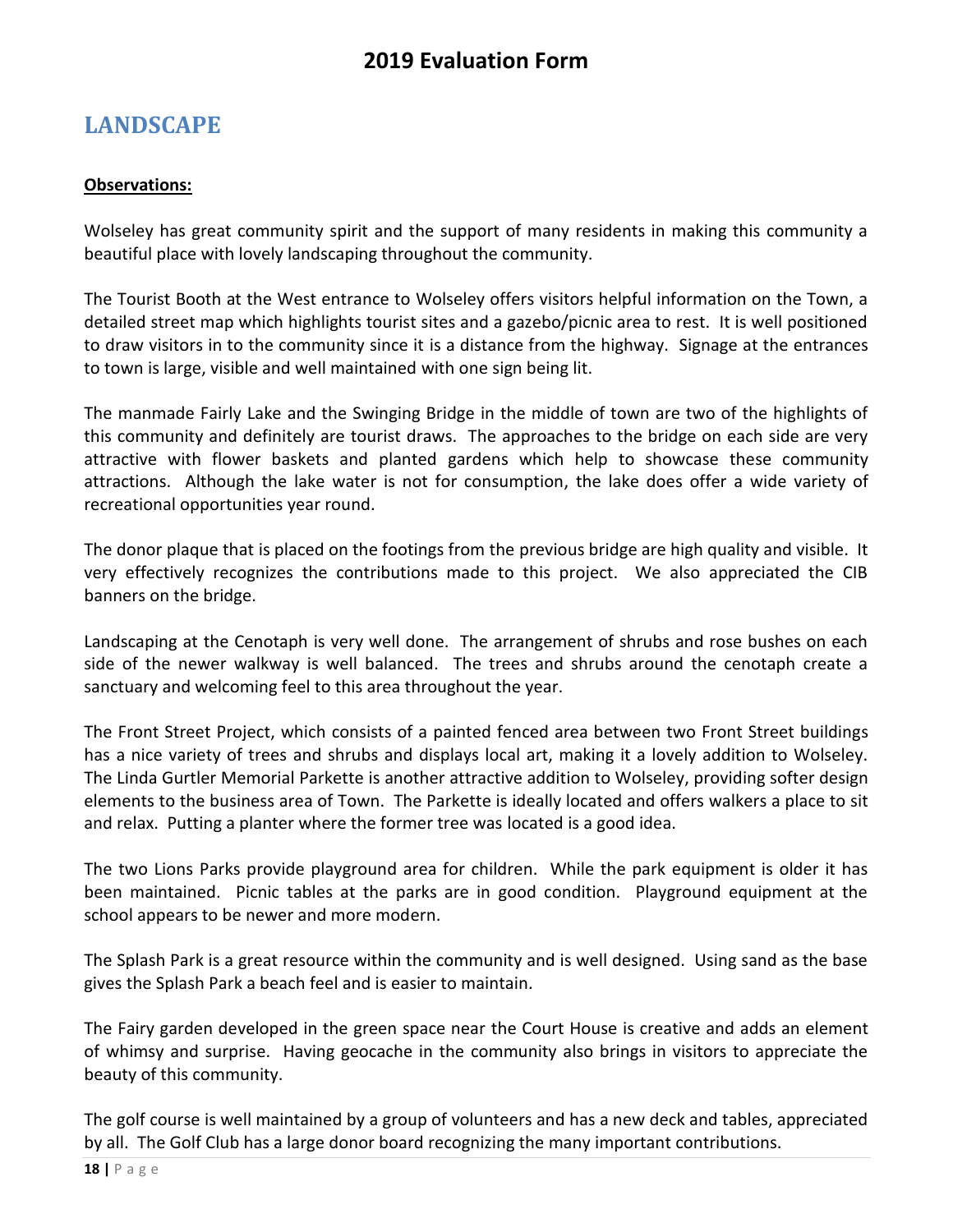Wolseley is noticeable by its huge areas of well mowed grass throughout the community, whether it is done by the Public Works crew or by volunteers.

#### **Recommendations:**

Wolseley does have some wall murals but they are showing signs of deterioration. It is recommended they be repainted or you could consider making the murals on panels that are more easily maintained. An example of this can be seen near the Humboldt local library. Humboldt saved the imagery of older murals in their community by taking pictures of them and having the duplicated on sign boards through digital printing. This could be an opportune time for collaboration between the Town and businesses. If the paint isn't peeling yet, additional clearcoats may also extend of the life of a mural.

The local art at the Front Street project was also starting to deteriorate. Consider having a rotating selection of local art and incorporating more student art. The benefits are hopefully less deterioration allowed and with the changing of pieces more people will be stopping by to check out the new pieces.

To improve the safety area of playground equipment, the "fall" area below some of the older play structures would benefit from more frequent rototilling to maintain the sand. This might also have the side benefit of children using the equipment more frequently.

Consider developing a long term plan for pathways and memorial benches, not only at the Memorial Tree Park, but throughout the community. This could include benches at the Front Street Project area.

Wolseley is fortunate to have an avid beekeeper in the community. This is an excellent resource to tap into for suggestions on pollinator friendly plants and for school excursions on learning the important role of bees.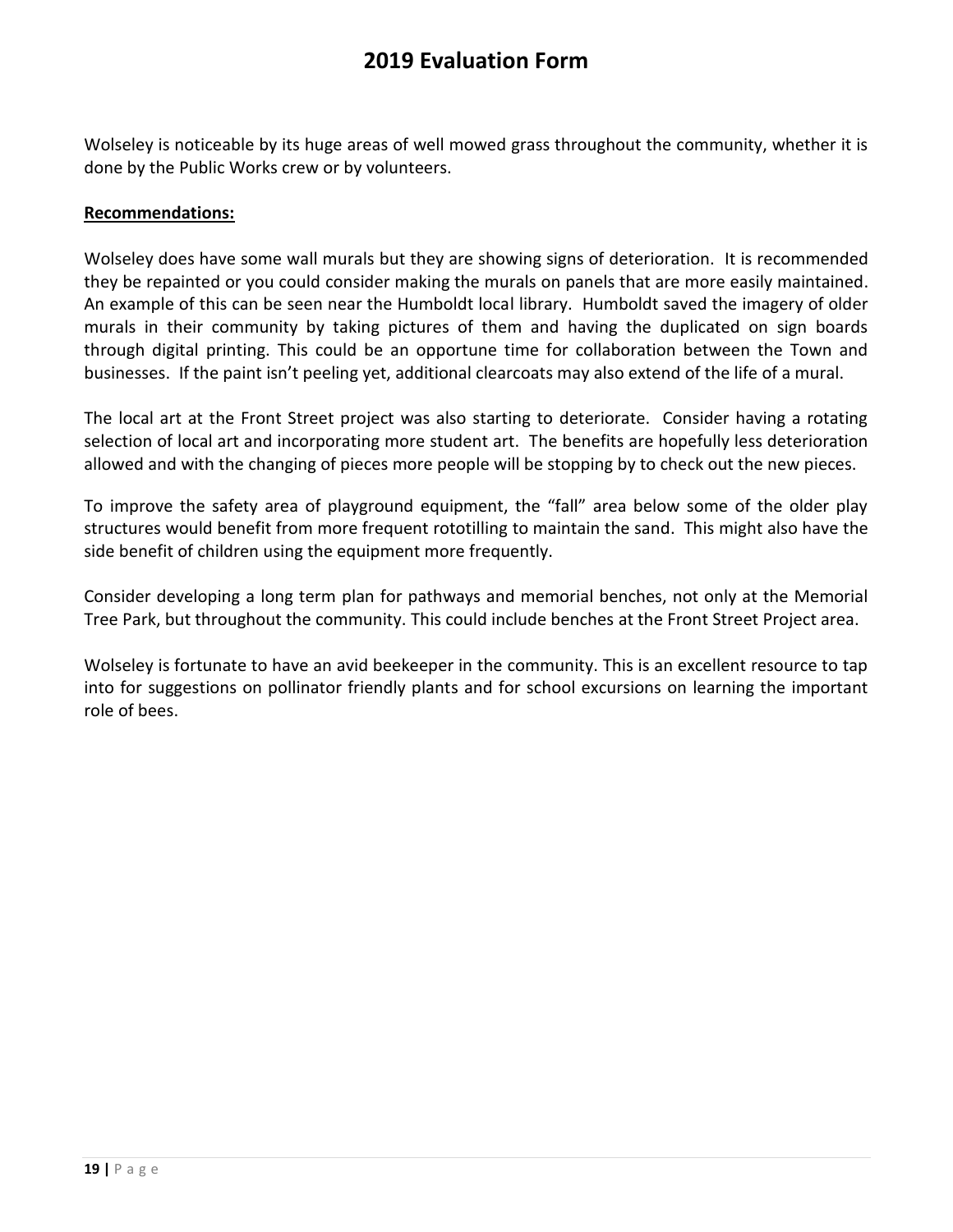#### **FLORAL DISPLAYS**

Floral displays evaluates efforts of the municipality, businesses, institutions and residents to design, plan, execute, and maintain floral displays of high quality standards. Evaluation includes the design and arrangements of flowers and plants (annuals, perennials, bulbs, ornamental grasses, edible plants, water efficient and pollinator friendly plants) in the context of originality, distribution, location, diversity and balance, colour, and harmony This pertains to flowerbeds, carpet bedding, containers, baskets and window boxes.

<span id="page-19-1"></span><span id="page-19-0"></span>

|                                                                                                                                                                                                          | <b>Max</b> | <b>Actual</b> |
|----------------------------------------------------------------------------------------------------------------------------------------------------------------------------------------------------------|------------|---------------|
| Municipal                                                                                                                                                                                                |            |               |
| Floral Display Plan of Action Integration into overall landscape plan and distribution through<br>community. Concept and design including sustainable design                                             | 15         | 13            |
| Diversity of Displays Flowerbeds, raised beds, planters, hanging baskets, window boxes,<br>carpet bedding, mosaics                                                                                       | 20         | 17.5          |
| Diversity of Plants Annuals, perennials, bulbs, grasses, woody plants, natural flora, pollinator<br>friendly plants                                                                                      | 10         | 8.5           |
| Maintenance Quality Maintenance to appropriate specifications and standards, best practices:<br>watering, weeding, edging, dead heading, etc.                                                            | 20         | 18            |
| Qualified Resources Qualified personnel (including seasonal staff) and/or in place training<br>programs and/or qualified experienced contractors                                                         | 10         | 8.5           |
| <b>Business &amp; Institutions</b>                                                                                                                                                                       |            |               |
| Design Concept and design (including arrangement, diversity, colour of display and plants) on<br>grounds                                                                                                 | 15         | 12.5          |
| <b>Overall Plan</b> Contribution to, and integration with, overall community floral program                                                                                                              | 10         | 8             |
| Maintenance Quality Of planting and maintenance: watering, weeding, edging, dead heading,<br>etc. with demonstrated results.                                                                             | 10         | 8             |
| <b>Residential</b>                                                                                                                                                                                       |            |               |
| <b>Concept and Design</b> (including arrangement, diversity, colour of display and plants) on<br>residential properties including Pollinator gardens and/or inclusion of pollinator plants in<br>gardens | 20         | 17            |
| Maintenance Quality Of planting and maintenance with demonstrated results.                                                                                                                               | 15         | 13            |
| <b>Community Involvement</b>                                                                                                                                                                             |            |               |
| Public Participation In community projects, volunteer initiatives (including children/youth),<br>outreach programs in floral displays (including promotion, organization, etc.)                          | 15         | 14            |
| <b>Community Support</b> Financial and/or in-kind or participation by the municipality, businesses<br>and institutions for community floral displays activities                                          | 15         | 13.5          |
| <b>Floral Displays Total</b>                                                                                                                                                                             | 175.00     | 151.50        |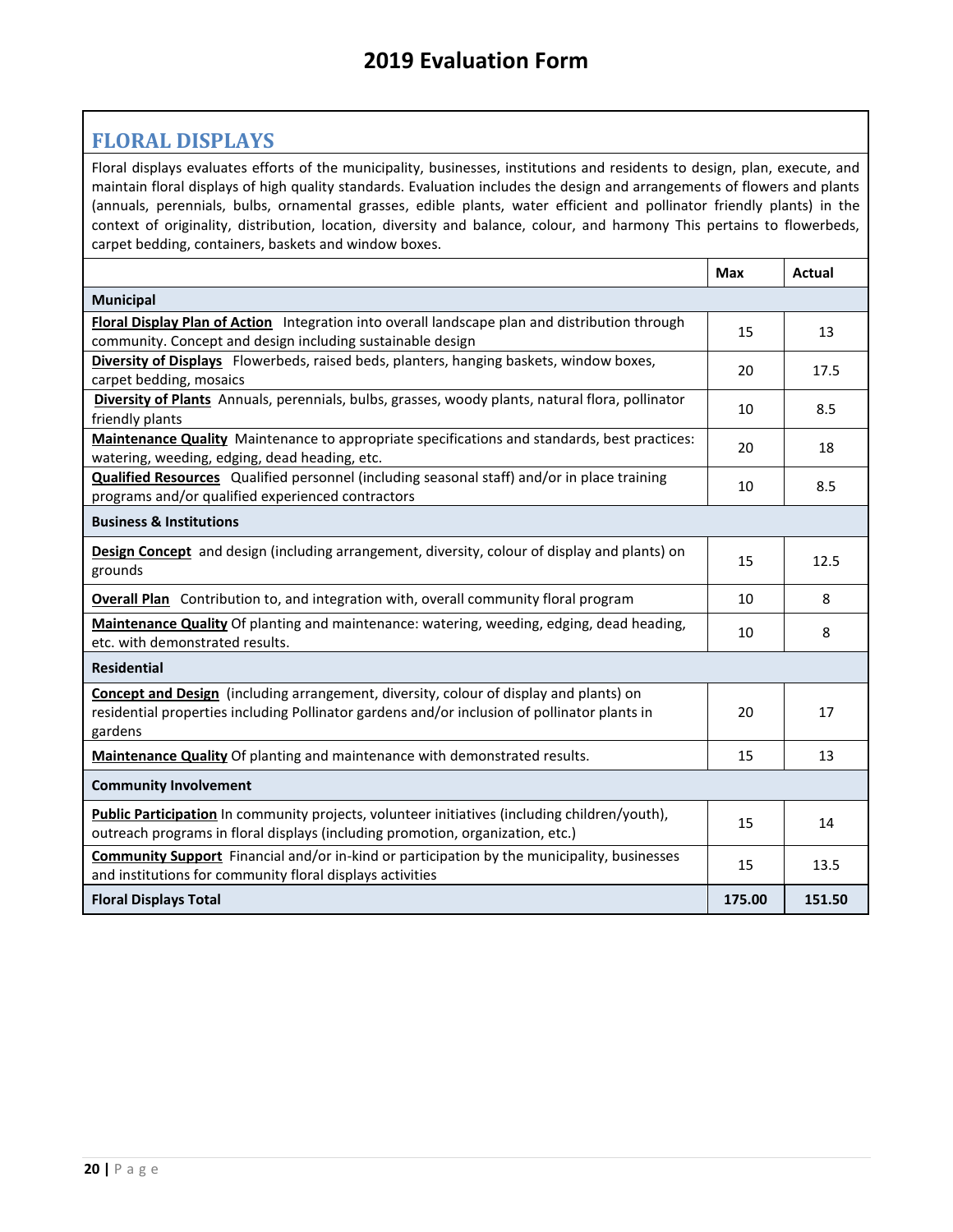# **FLORAL DISPLAYS**

#### **Observations:**

The 24 hanging baskets, sponsored by the Town, are stunning and add to the visual appeal and beauty throughout the community. They significantly enhance the downtown core area and streets leading to the Swinging Bridge that are most visible to tourists. There is a diversity of displays including hanging baskets, flower beds, window boxes and planters. Many gardens have been mulched, weeded and are well maintained. Thank you to the Wolseley Horticultural Society that does a lovely job of maintaining the beds at the Court House.

The Town has a water wagon that volunteers use, ensuring flower beds and hanging baskets are adequately watered. Having a watering schedule and drawing upon volunteers to water is commendable.

The Adopt a garden bed initiative is an excellent idea and has had great response in Wolseley. There is no direction or requirements on plantings allowing each volunteer to be creative and make their own choices leading to more buy in and ownership. Revitalizing beds that were damaged by flooding has enhanced the beauty of the town particularly on both sides of the Swinging Bridge. The plaque recognizing that it is an "Adopt a Bed", is noteworthy as is the diversity of plants used in the gardens, including perennials and annuals.

The goose fence around the garden beds near the Court House seems to have worked.

Donations of perennials not only improves the sites but makes the budget go a lot further. Thank you to all those involved, your efforts are appreciated and do not go unnoticed.

The use of mulch in many flower beds is a beneficial gardening practice that should be continued to enhance water retention and the prevention of weeds.

Wolseley's level of volunteerism is wonderful, including twelve people who adopted 8 garden beds, restoring and maintaining them, a huge commitment of time and effort.

Thank you to the many local businesses who had window boxes and/or containers filled with lovely flowers, enhancing not only their business but the whole area.

The residents of Wolseley are proud of their yards which adds so much to the whole aesthetics of the community.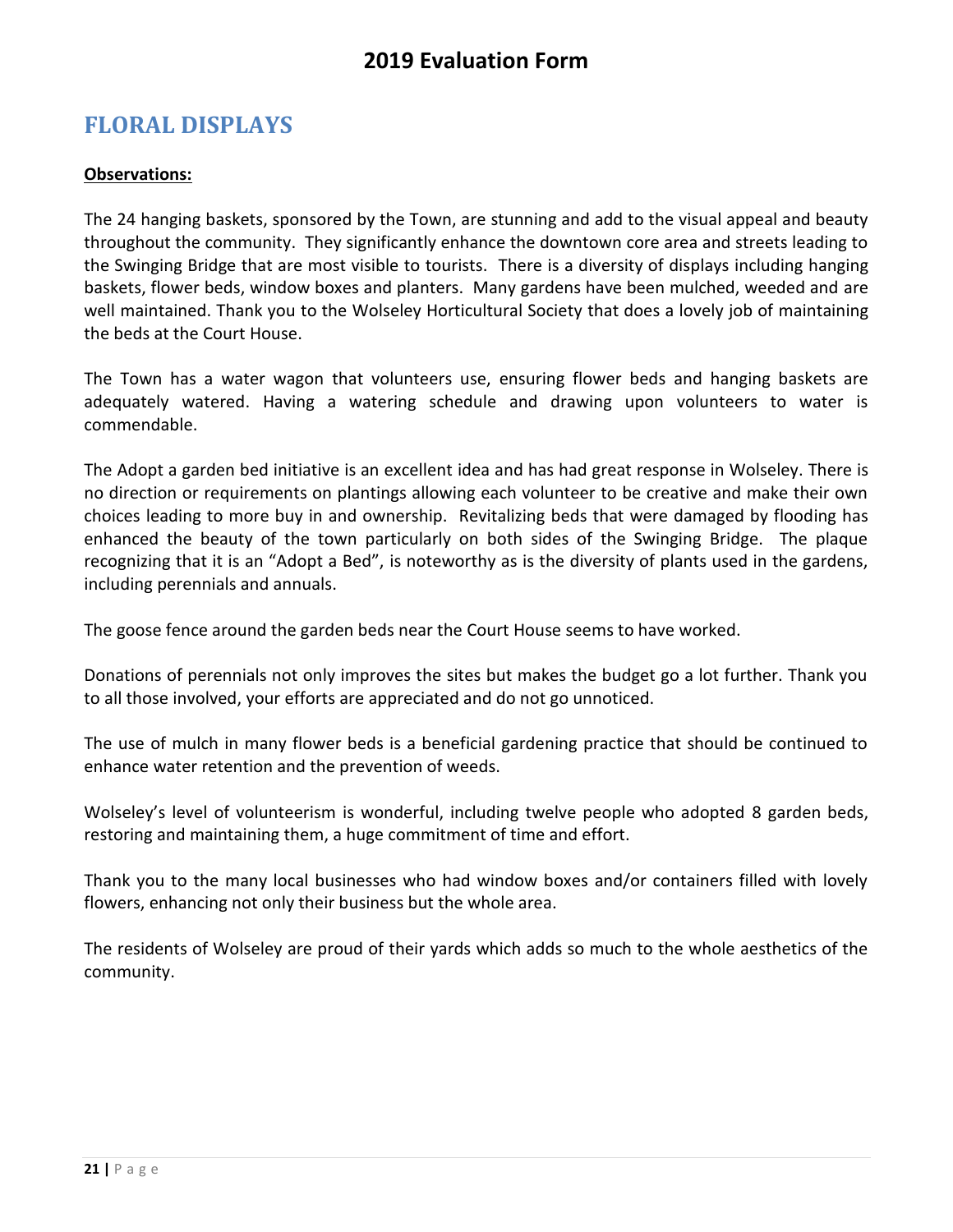#### **Recommendations:**

Getting the industrial parts of Town involved in making their areas more visually appealing is not always easy and requires innovative methods. Continue to encourage them to add more floral displays and shrubs. This may also provide a fundraising opportunity for CiB. Your local group could coordinate a planter program which would enable businesses to purchase/rent a planter each season. The fee could include the cost of plants and their maintenance. Having more living/green fences may also help some of your businesses and industrial areas.

Encourage volunteers who have adopted garden beds to continue to diversify their plantings with possible inclusion of grasses and edibles in the future.